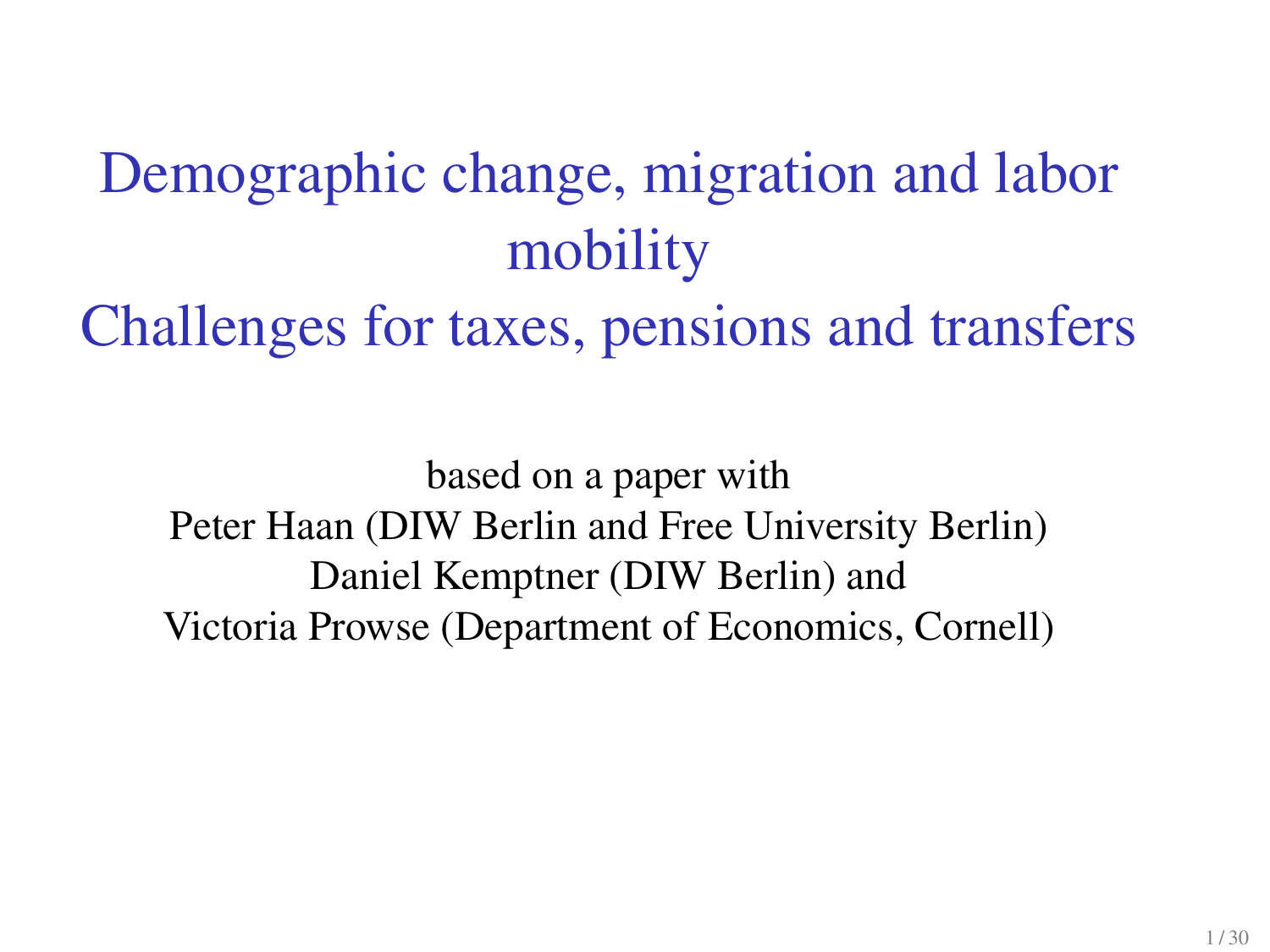### Introduction: Motivation

- The demographic change, migration and labor mobility poses numerous challenges for taxes, pensions and transfers
	- Sustainability of social security and transfer programmes.
	- The redistributive and the insurance function of taxes, pensions and transfers becomes more important.
- In general the design of taxes, pensions and transfers is analyzed with a focus on the redistributive and the insurance effects on *annual income*.
- In this paper we argue that is important to focus as well on the redistributive and the insurance effects of *lifetime income* to analyze the role of taxes, pensions and transfers.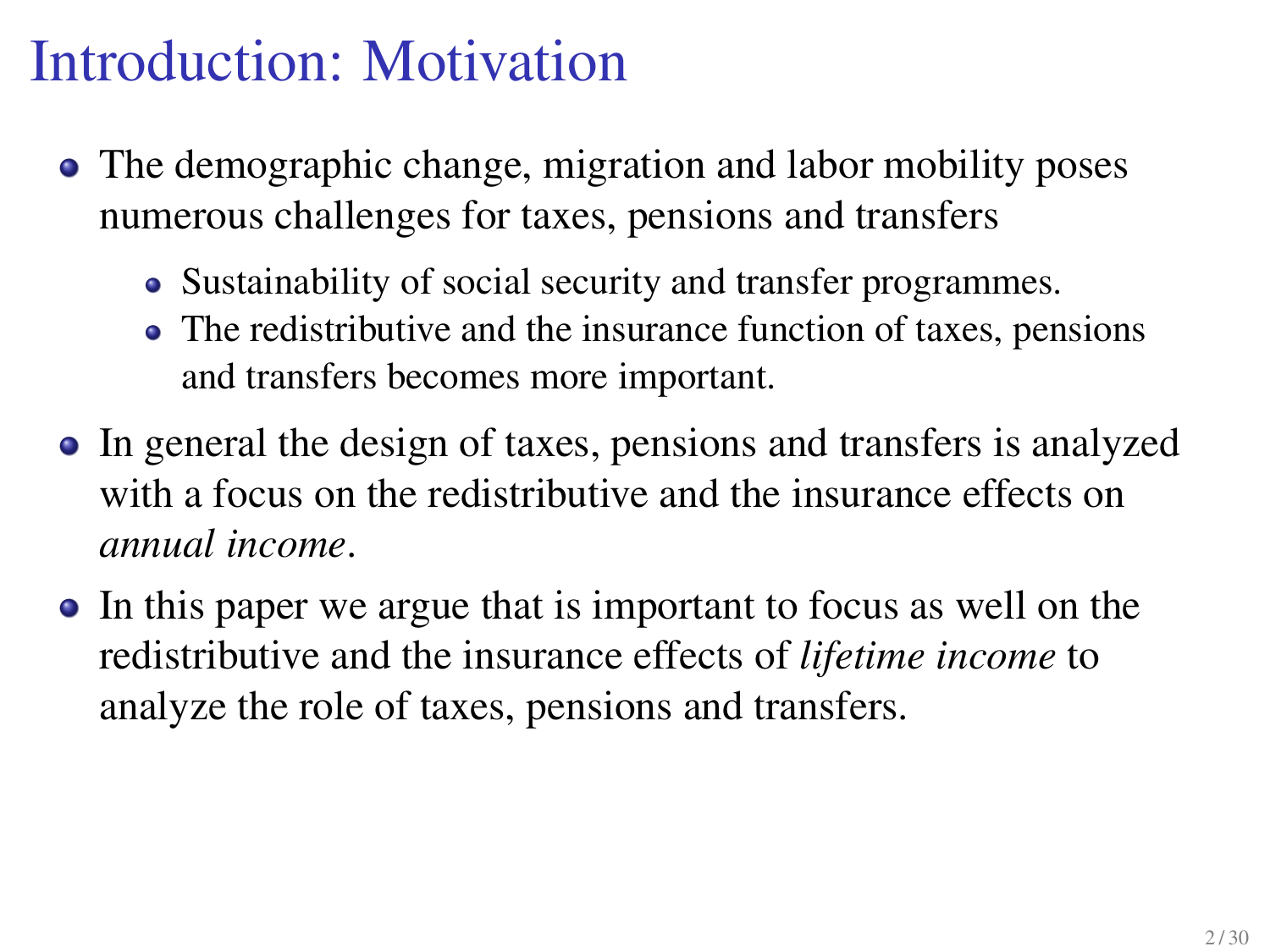## Why is lifetime analysis important?

- Redistributive function of taxes, pensions, transfers:
	- Focus on the effect on *between-endowment-group* inequalities in lifetime income
	- *Between-endowment-group* inequality of annual income includes additional sources of inequality not relevant for the redistribution function.
- Insurance function of taxes, pensions, transfers:
	- Focus on the effect of *within-endowment-group* inequalities in lifetime income
	- Individuals can not self-insure against these lifetime risks by savings and borrowing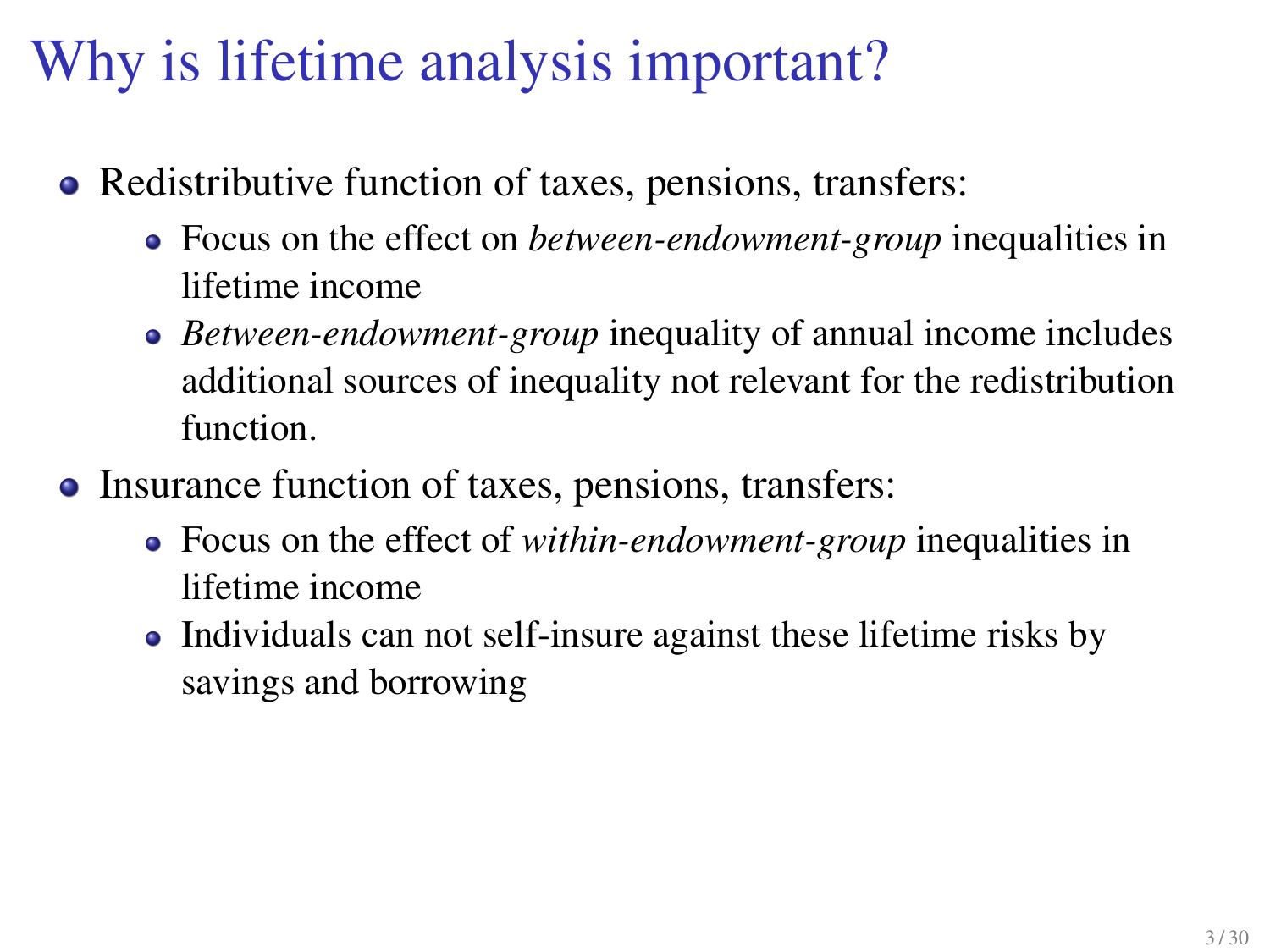## Empirical Strategy

- Requirements for the empirical analysis.
	- We need information about earnings, taxes, pensions and transfers in each year over the life-cycle.
	- In order to separate the insurance and redistributive functions of taxes, pensions and transfers we need information about the endowments that drive lifetime outcomes.
	- To explore how well taxes, pensions and transfer programs insure lifetime income risk we need to separate inequality due to frictions and health shocks from inequality due to preferences,
- We obtain the required information from a dynamic life-cycle model of individual behavior building on Eckstein and Wolpin (1989) which is estimated based on the data of the SOEP.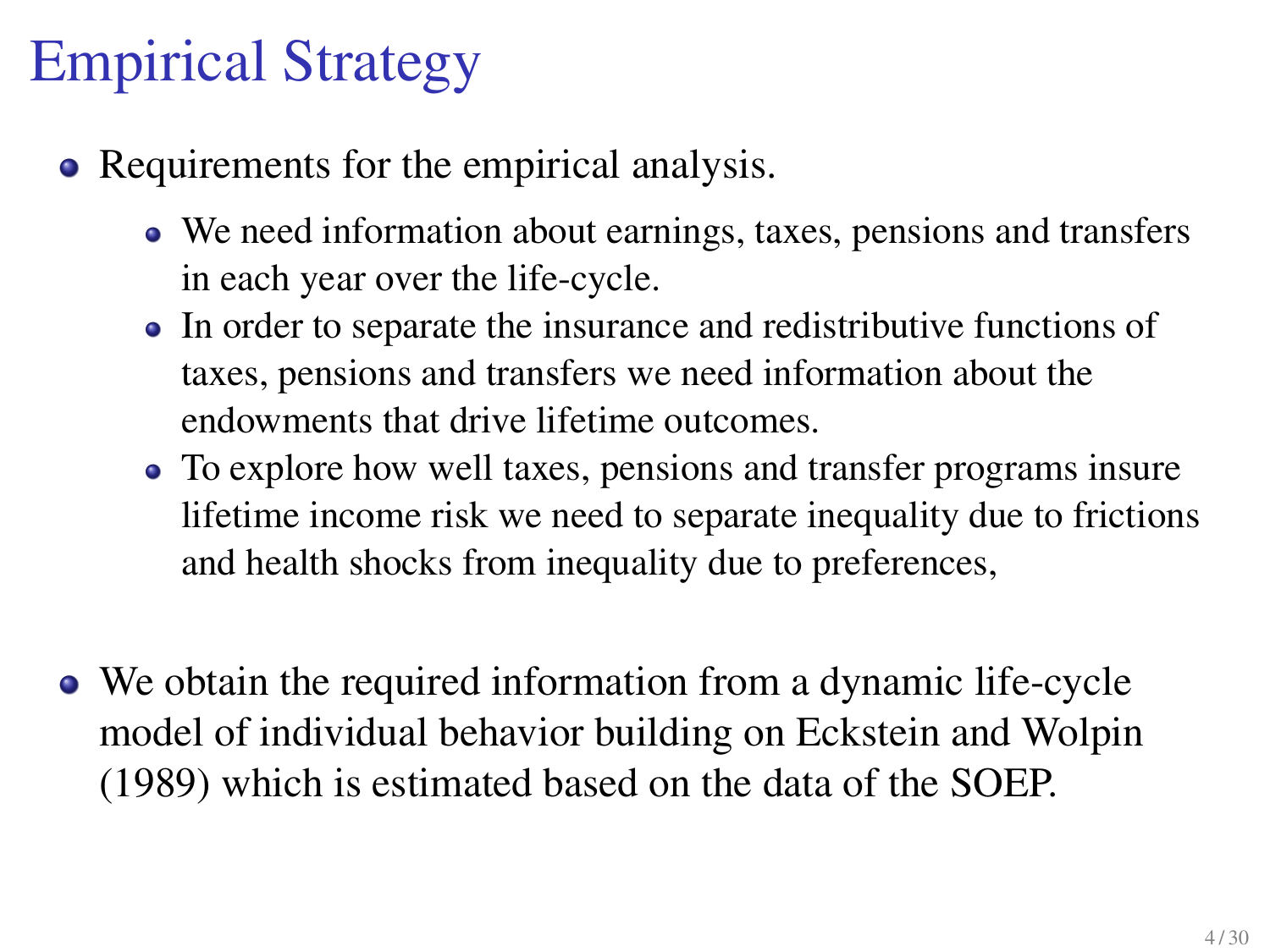#### **L**iterature

- Lifetime inequality
	- Inequality in lifetime earnings is markedly lower than inequality in annual earnings (Kopczuk et al.  $(2010)$ , Bönke et al.  $(2015)$ , Bowlus and Robin (2012))
	- A large share of life time inequality is due to differences in endowments (e.g. Flinn (2002) and Huggett at al. (2011))
- Role of taxes, pensions and transfers on inequality
	- Large effects of taxes, pension and transfers on annual income (e.g. Piketty and Saez (2007) and Heathcote et al. (2010).)
	- Brewer et al. (2012) analyse the effects of taxes and family-related benefits on the inequality of lifetime income without distinguishing between redistributive and insurance effects.
- Evaluation of pensions and specific transfer programs using life-cycle models, e.g. (Conessa and Krueger (1999), Low et al, (2010), Low and Pistaferri (2014) or Haan and Prowse (2015))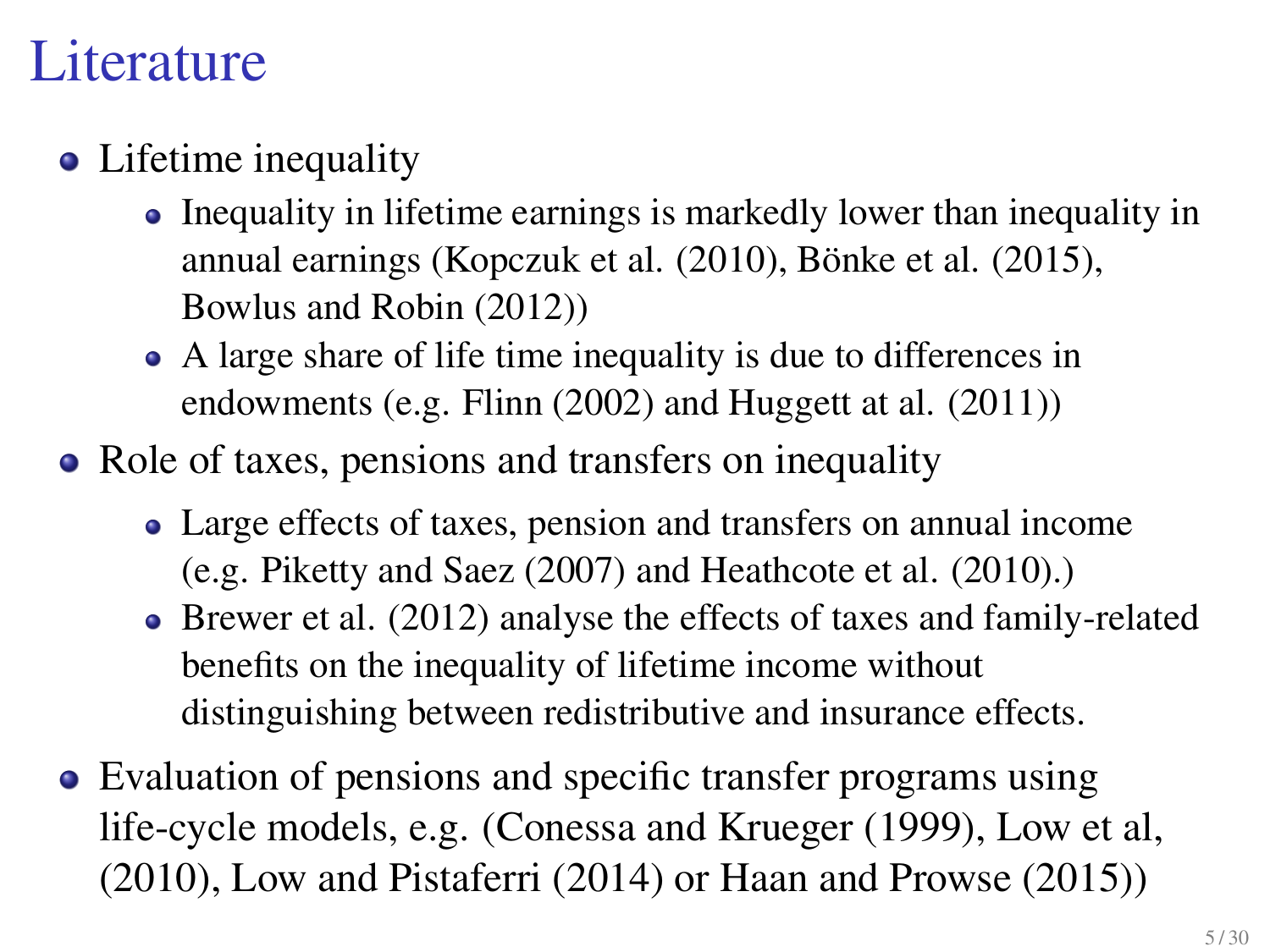#### **Outline**

- Model, institutions and data
- Redistributive effects of taxes, pensions and transfers on lifetime inequality
- Insurance effects of taxes, pensions and transfers on lifetime inequality
- Insurance effects of taxes, pensions and transfers on lifetime inequality induced by labor market shocks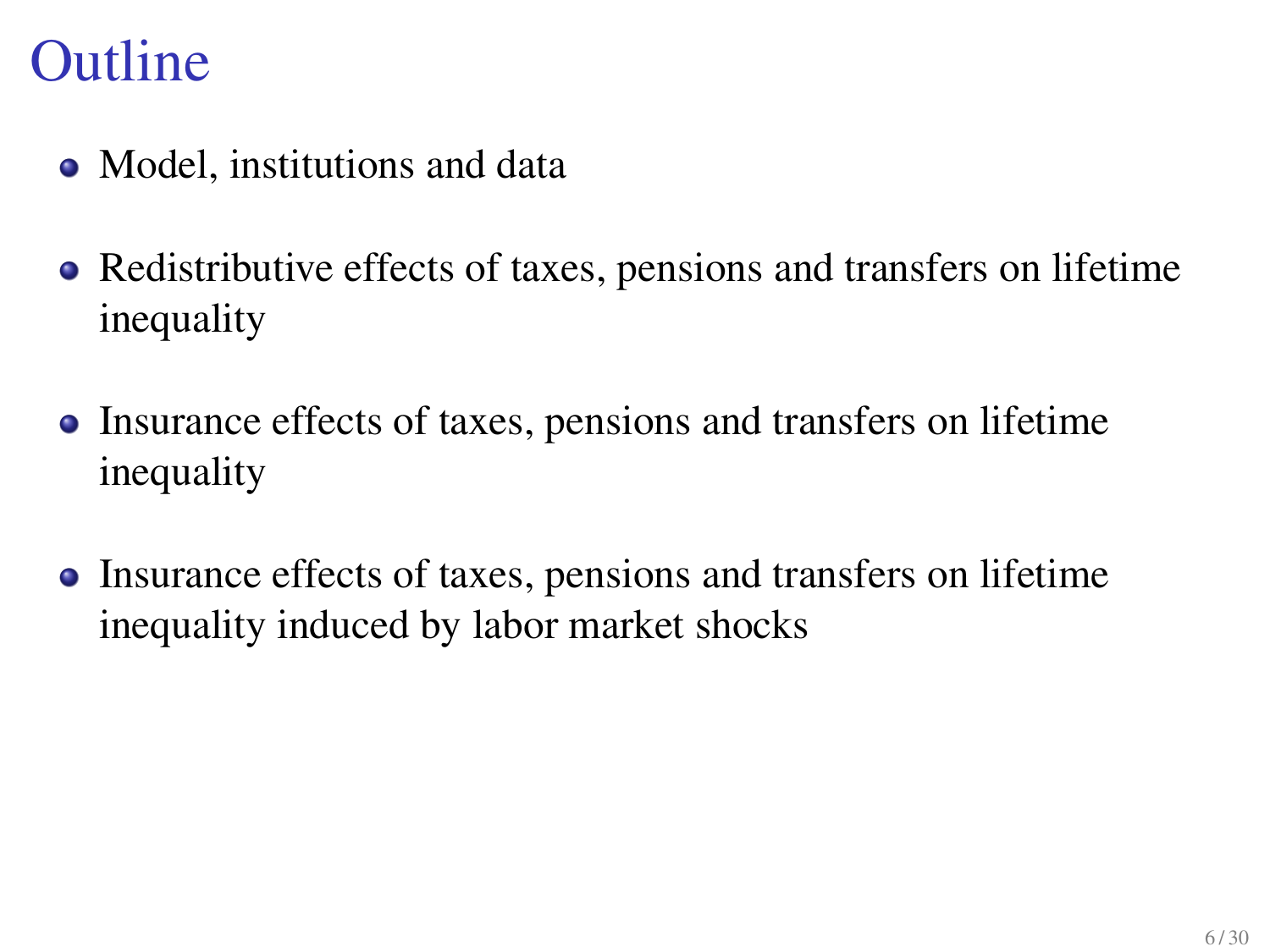## Model: Structural versus descriptive analysis

- Data: Cannot study lifetime income because no individual followed for entire lifetime
	- Some admin. data sets have information on complete working lifetimes for selected cohorts
	- Individuals face different tax and transfer systems from current ones
- Methodological: Cannot separate inequality due to preference from inequality due to labor market frictions
	- Does not show how inequality of lifetime income is affected by frictions
	- Cannot determine how well tax and transfer programs mitigate inequality due to frictions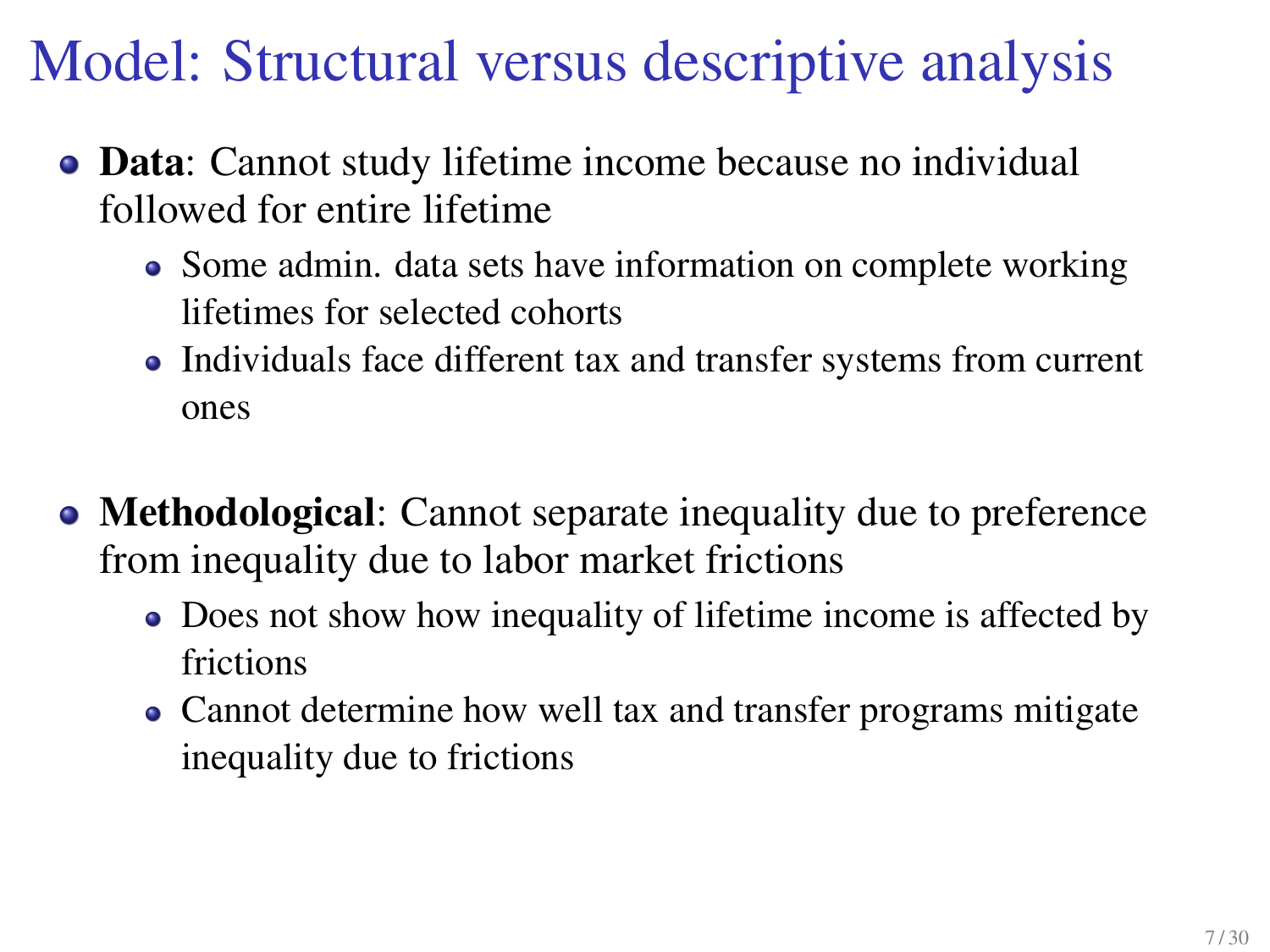## Life-cycle model: Overview

- Labor force status and consumption of individuals
	- Labor force status: employed, retired, disability benefit claimant or nonemployed
- Four key sources of heterogeneity:
	- Individuals are endowed with human capital (education) and innate ability
	- Health status evolves stochastically over the life cycle
	- Job offers and separations arrive stochastically over the life cycle employment shocks depends on skills and health status.
	- Stochastic preference shocks.
- Dynamic wages process with endogenous human capital accumulation
- Employment outcomes and consumption reflect individual choice subject to employment and health shocks
- Wealth reflects the accumulated effects of the individual's previous savings choices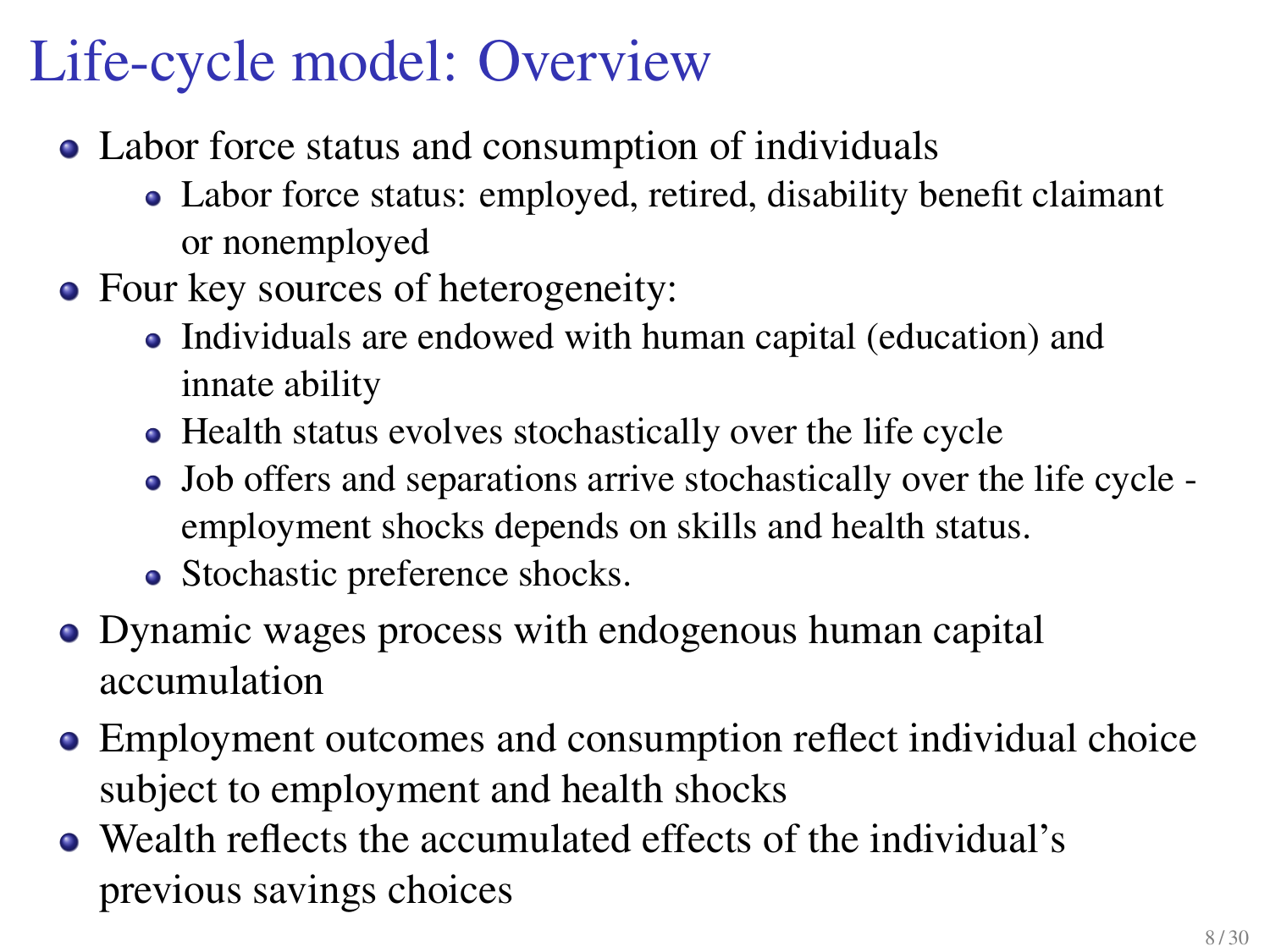# Overview: Taxation and Public policy programmes

- Income taxation and four different public policy programmes affect income
	- Unemployment insurance benefits (UI)
	- Social assistance benefits
	- Pension benefits
	- Disability benefits
	- Progressive income taxation and Social Security contributions
- We base our models of these programs on the public benefits system in Germany; however, the social safety net most countries contains elements of some or all of these four programs.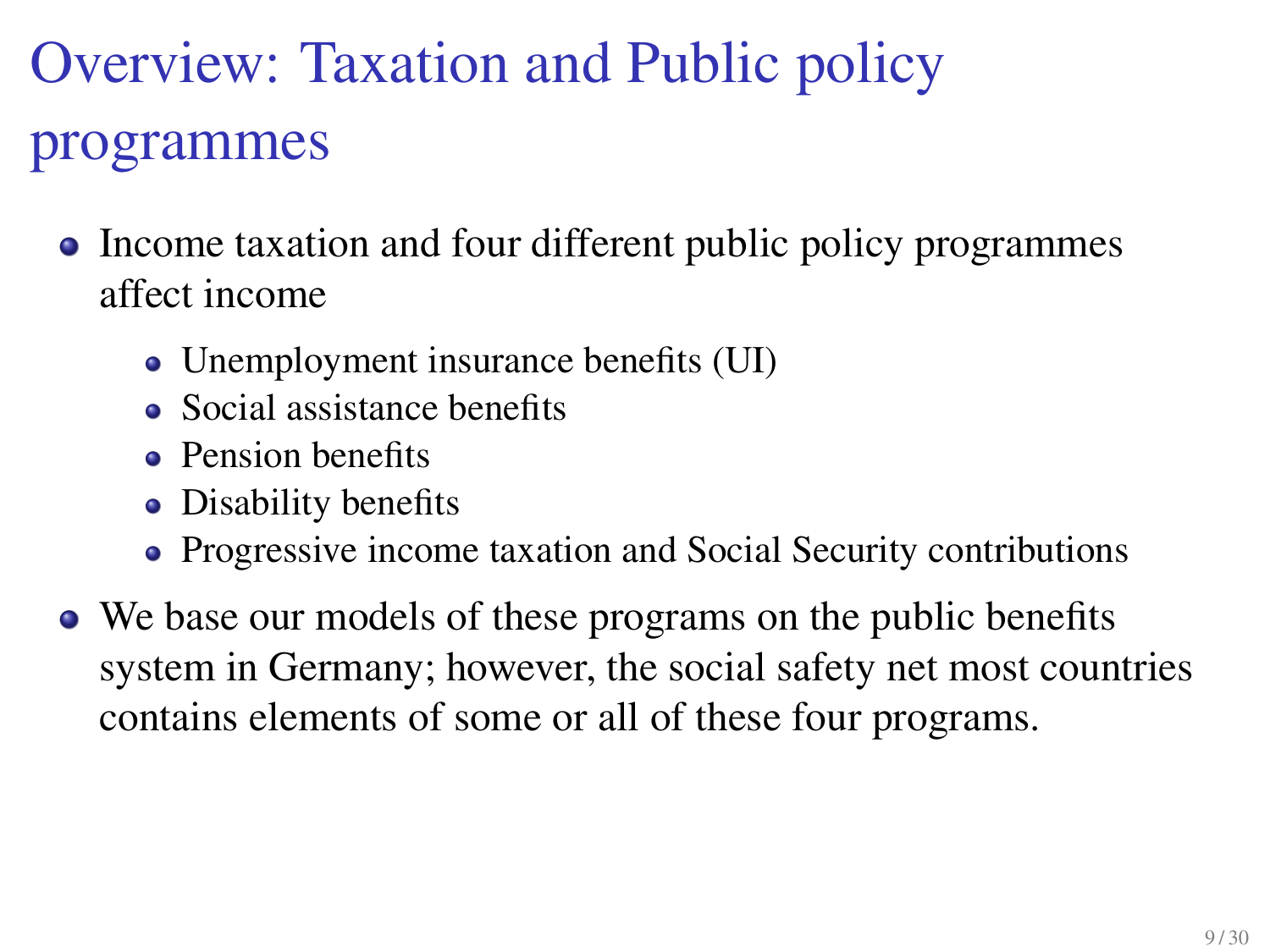### Fit of the model: Employment and Wealth by age

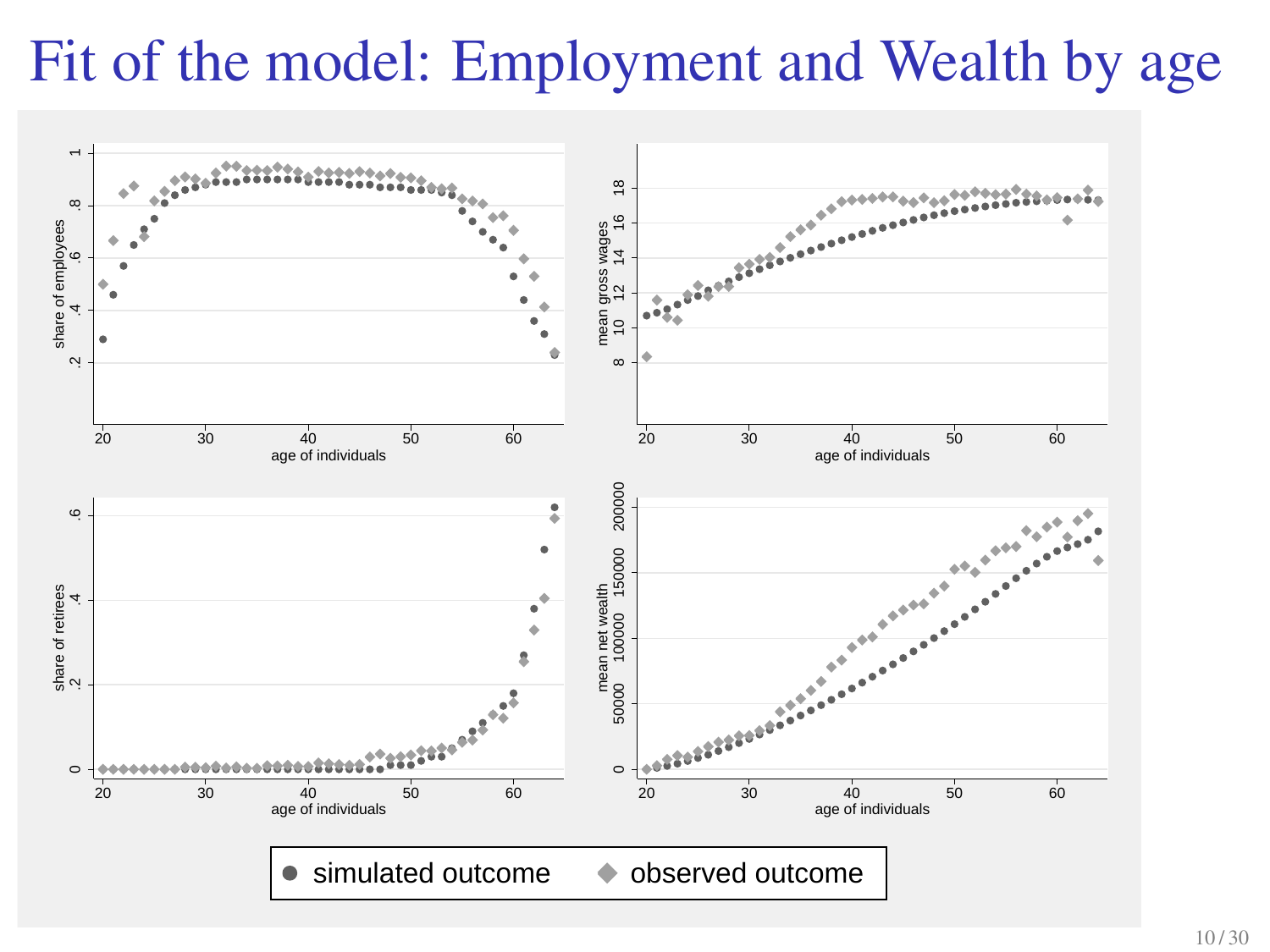### Inequality in annual and lifetime income

#### Table: Annual and Lifetime Inequality

| Post-tax income              | 0.33 | 0,17 |
|------------------------------|------|------|
| Post-tax-and-transfer income | 0.26 | 0.15 |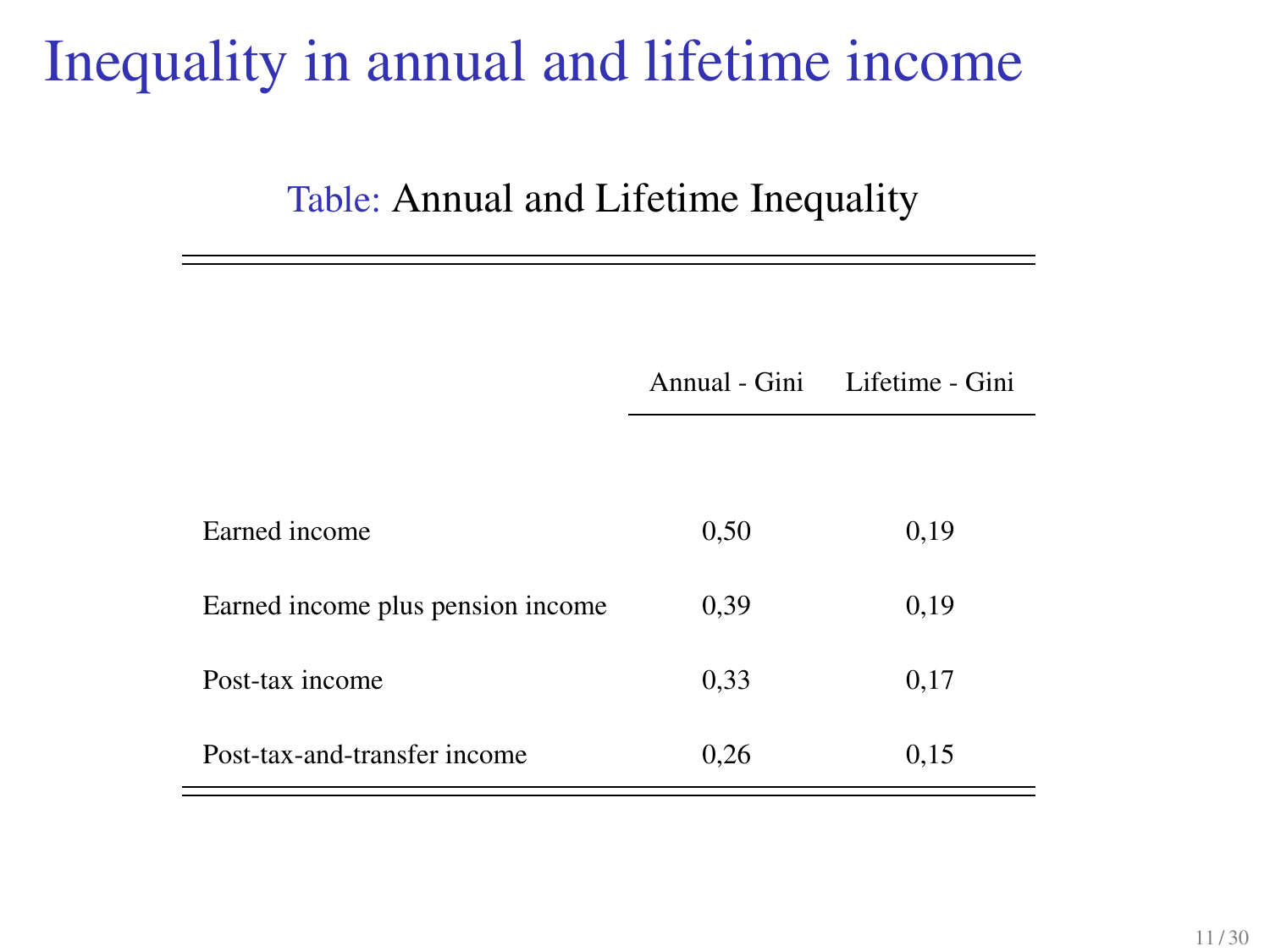## Policy Simulations

- Based on the estimated model we simulate lifetime incomes and decompose inequality to derive *between-endowment-group* and *within-endowment-group* inequalities.
- <sup>1</sup> What is the redistributive function of taxes, pension and transfers?
	- Focus on *between-endowment-group* inequality
- <sup>2</sup> What is the insurance function of taxes, pension and transfers?
	- Focus on *within-endowment-group* inequality
- <sup>3</sup> How do taxes, pension and transfers insure persistent labor market shocks
	- Focus on *within-endowment-group* inequality in different labor market scenarios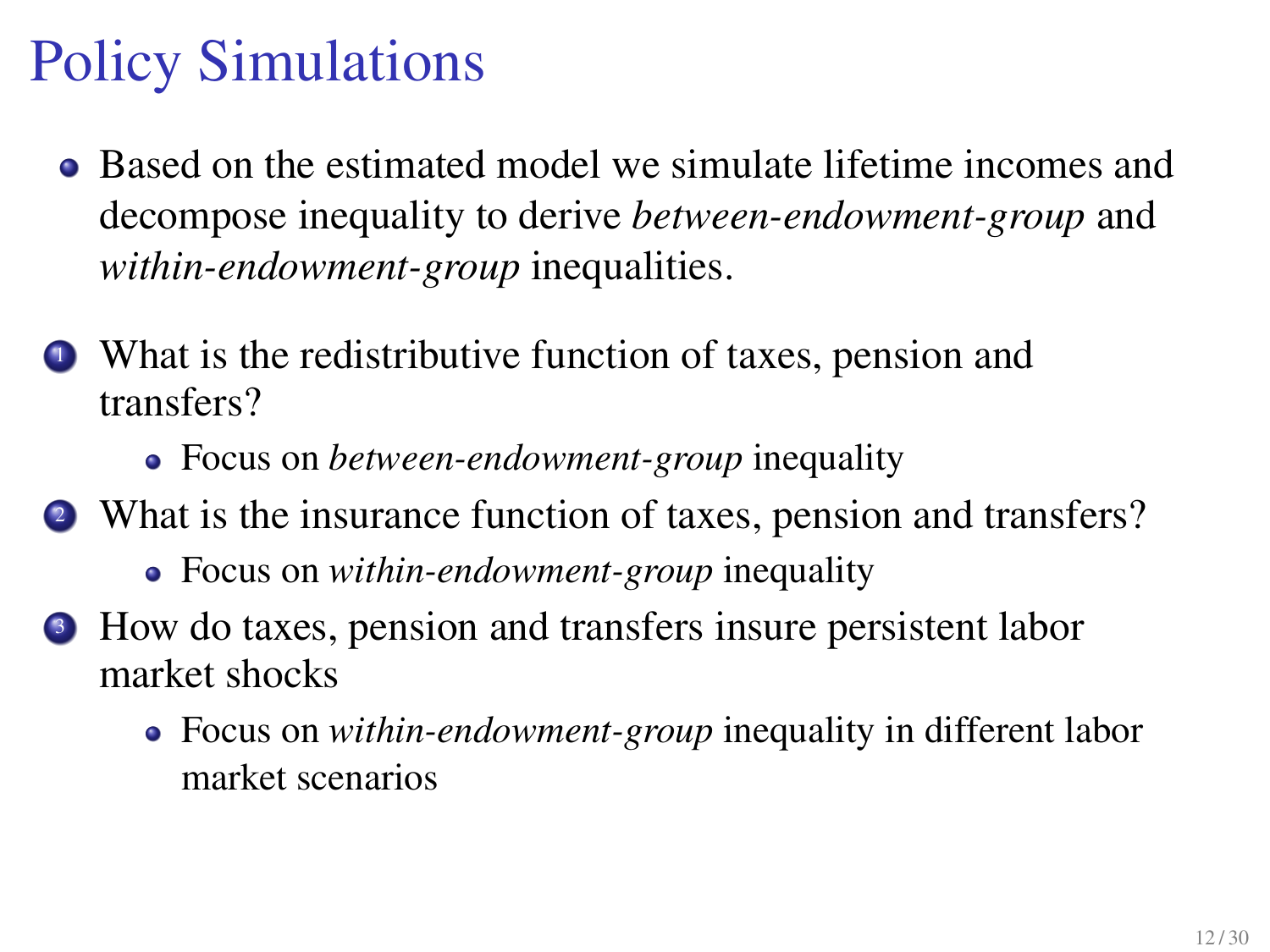## Redistribution and Insurance functions

#### Table: Decomposition based on Theil Index (times 100)

|                                                    | Total inequality     | Between endowment  | Within endowment   |
|----------------------------------------------------|----------------------|--------------------|--------------------|
| Inequality of earned income                        | 5.70                 | 3.17               | 2.53               |
| Inequality of earned income plus<br>pension income | 5.61                 | 3.16               | 2.45               |
| Inequality of post-tax income                      | 4.40                 | 2.12               | 2.29               |
| Inequality of post-tax and<br>transfer income      | 3.27                 | 1.99               | 1.28               |
|                                                    | Proportional effects |                    |                    |
| Taxation, pensions and transfers                   | $-0.43$              | $-0.37$            | $-0.49$            |
| Pensions                                           | $-0.02$              | 0.00               | $-0.03$            |
| Taxation                                           | $-0.21$              | $-0.33$            | $-0.07$            |
| <b>Transfers</b>                                   | $-0.20$              | $-0.04$            | $-0.40$            |
| Unemployment insurance<br>Social assistance        | $-0.04$<br>$-0.14$   | $-0.01$<br>$-0.07$ | $-0.07$<br>$-0.24$ |
| Disability benefits                                | $-0.02$              | 0.04               | $-0.09$            |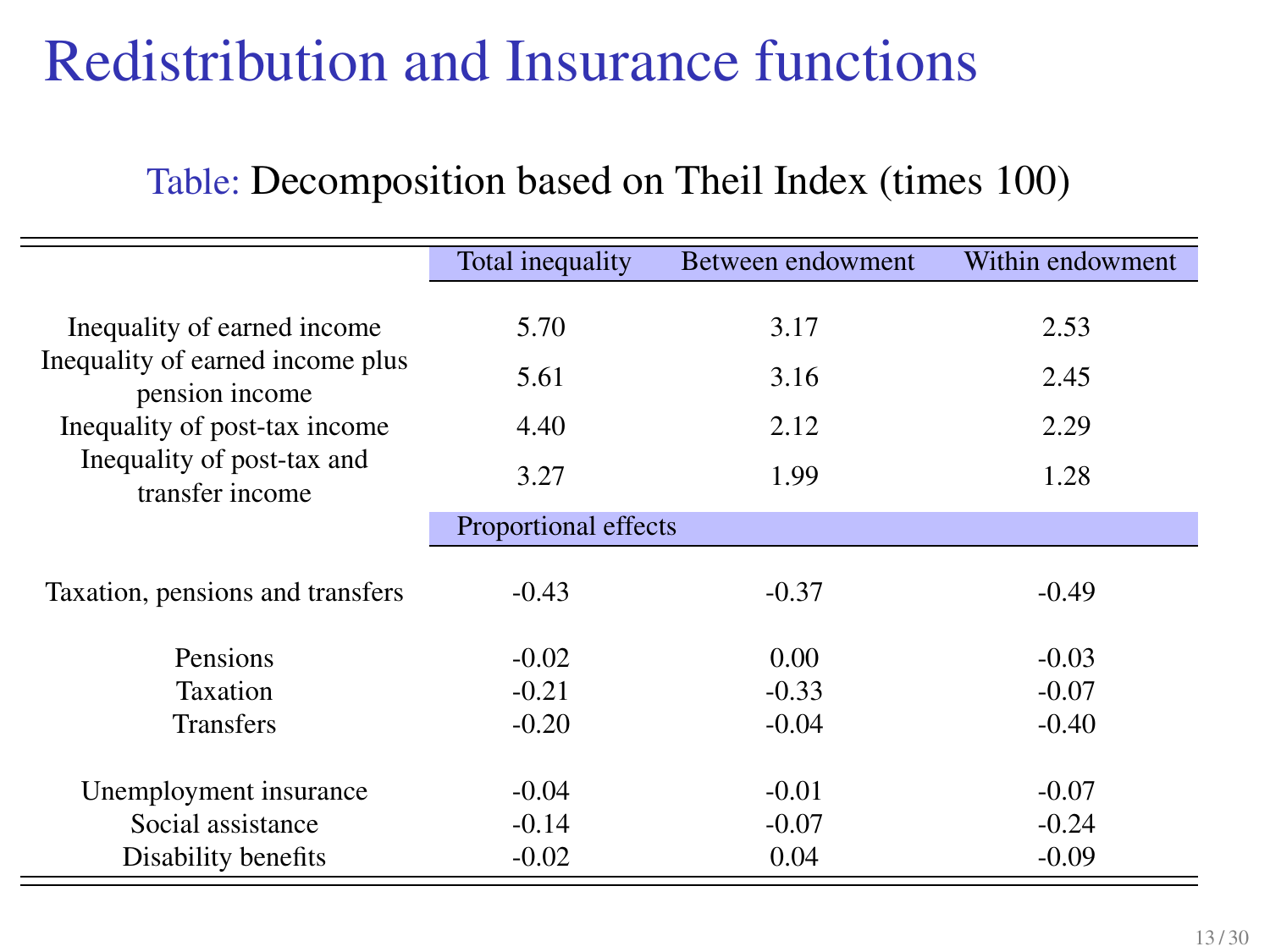## Frictions and the Inequality of Lifetime Income

- How do taxes, pension and transfers insure persistent labor market shocks?
- Compare *within-endowment-group* inequality of lifetime income under:
	- <sup>1</sup> Baseline employment shock persistence
		- As given by our parameter estimates
	- <sup>2</sup> High employment shock persistence
		- Decreasing offer rate by 50% & decrease separation rate to keep employment rate at baseline level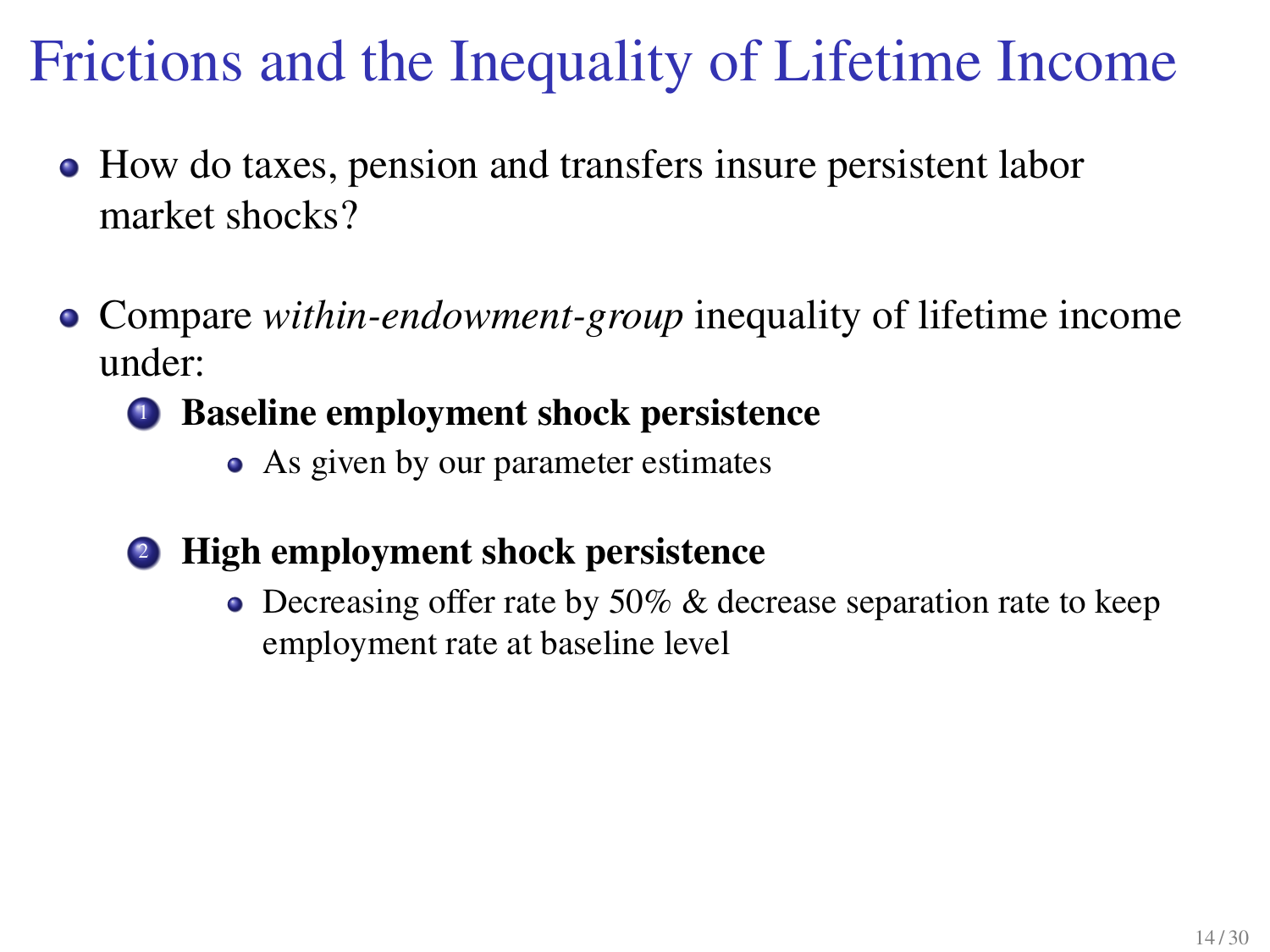### Frictions and the Inequality of Lifetime Income

• Inequality of lifetime personal income increases as labor market frictions increase

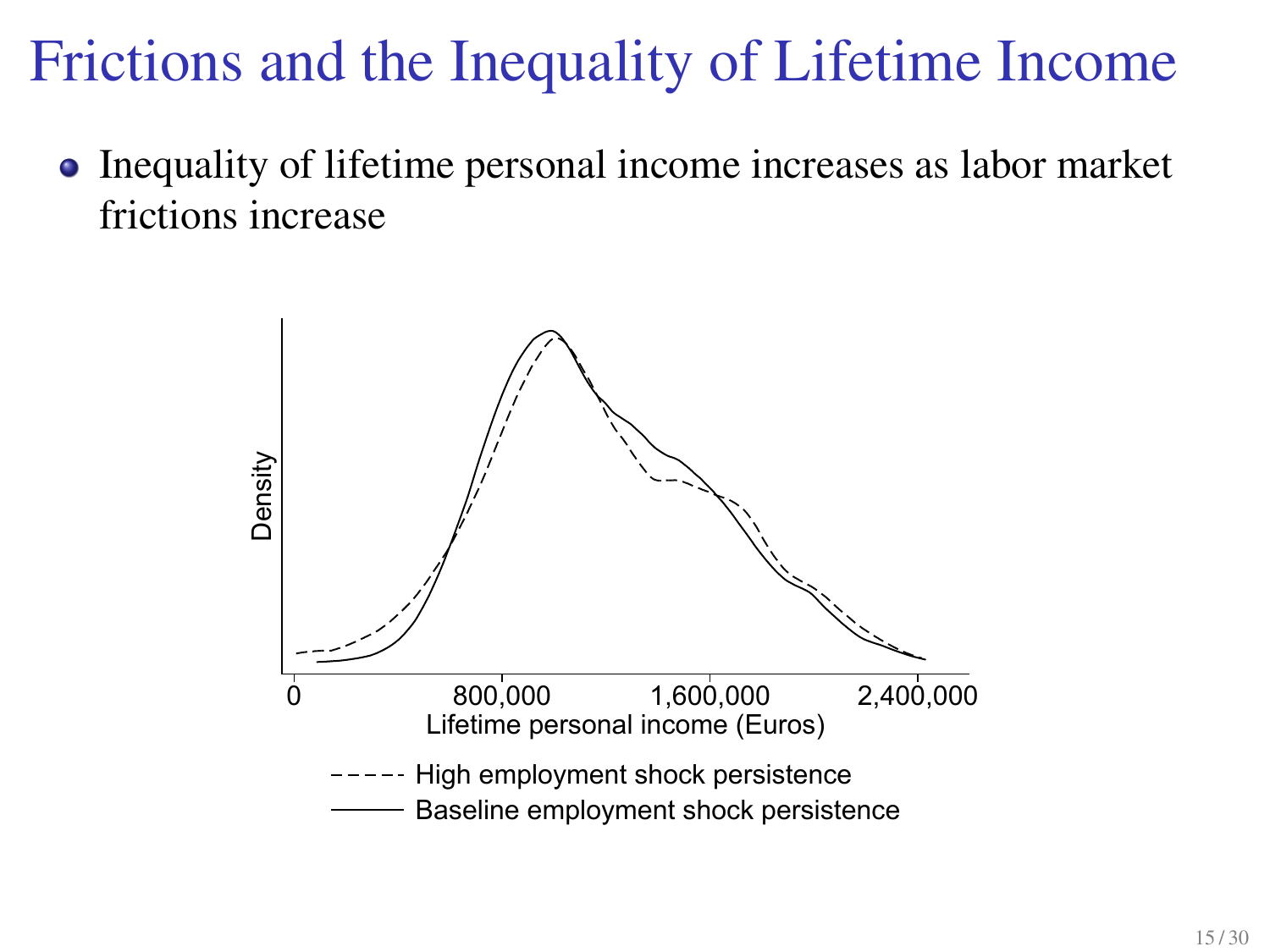### Insurance of persistent labor market shocks

#### Table: Within-group inequality - Theil index (times 100)

|                                                                                                             | High persistence             | Baseline persistence         | Difference (high-baseline)   |
|-------------------------------------------------------------------------------------------------------------|------------------------------|------------------------------|------------------------------|
| Earned income<br>Earned income plus<br>pension income<br>Post-tax income<br>Post-tax and<br>transfer income | 4.36<br>4.30<br>4.04<br>1.81 | 2.53<br>2.45<br>2.29<br>1.28 | 1.83<br>1.85<br>1.76<br>0.53 |
|                                                                                                             | Proportional effects         |                              |                              |
| Taxation, pensions and transfers                                                                            | $-0.58$                      | $-0.49$                      | $-0.09$                      |
| Pensions                                                                                                    | $-0.02$                      | $-0.03$                      | 0.02                         |
| Taxation                                                                                                    | $-0.06$                      | $-0.07$                      | 0.01                         |
| <b>Transfers</b>                                                                                            | $-0.51$                      | $-0.40$                      | $-0.11$                      |
| Unemployment insurance<br>Social assistance                                                                 | $-0.04$<br>$-0.43$           | $-0.07$<br>$-0.24$           | 0.03<br>$-0.19$              |
| Disability benefits                                                                                         | $-0.04$                      | $-0.09$                      | 0.05                         |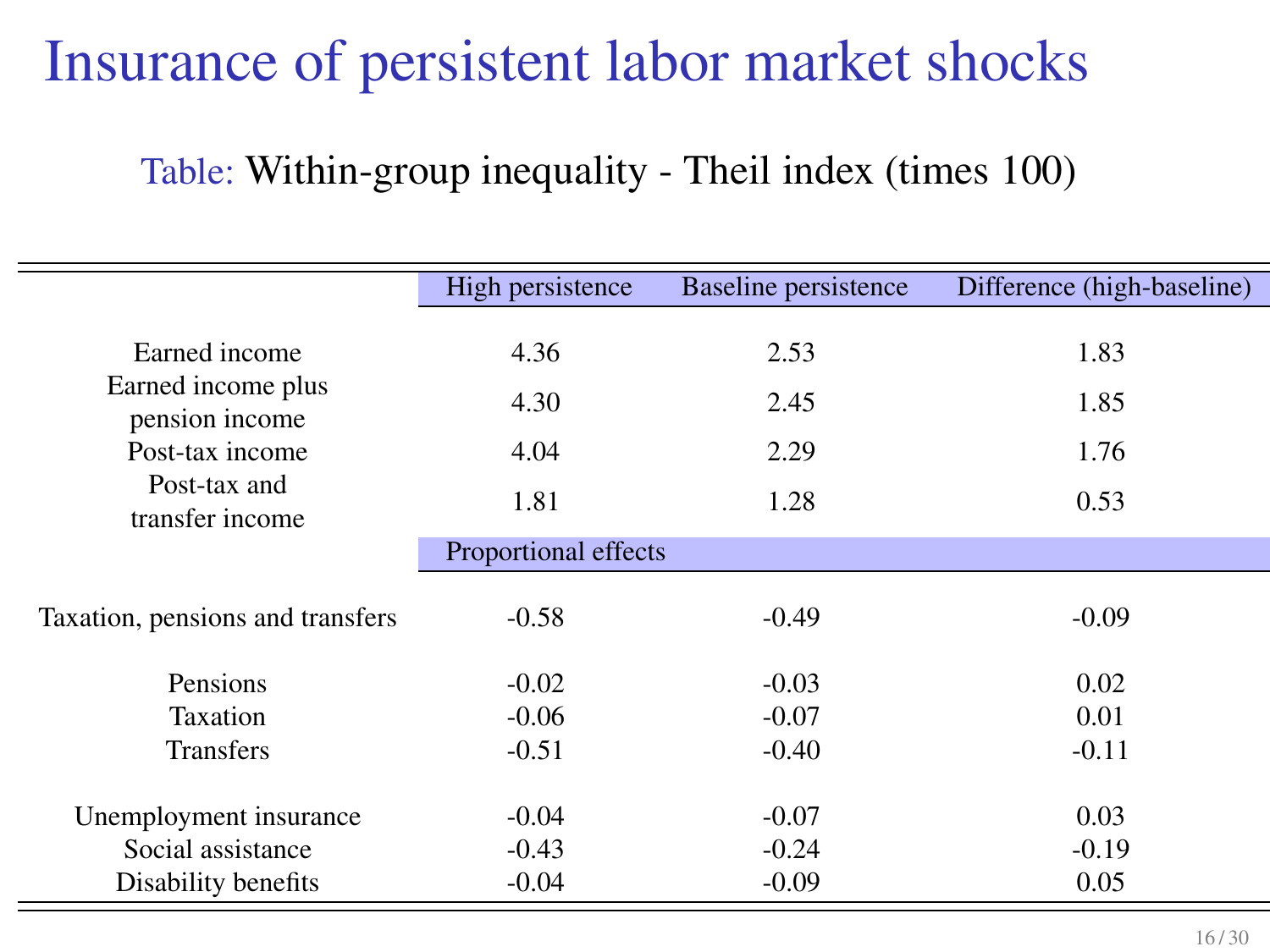## Summary

- *Between-endowment-group* and *within-endowment-group* inequalities of lifetime income are both relevant.
- Redistributive function of taxes, pension and transfers
	- Income taxation and social assistance are effective
	- Pension has no effect on redistribution of lifetime income and disability benefits poorly targeted for redistribution of lifetime income
- Insurance function of taxes, pension and transfers
	- Social assistance is most effective and to a lesser extent unemployment and disability benefits
	- Income taxation and pensions have only moderate insurance effect
- Insurance function of taxes, pension and transfers for persistent labor market shocks
	- Only social assistance provides insurance for persistent labor market shocks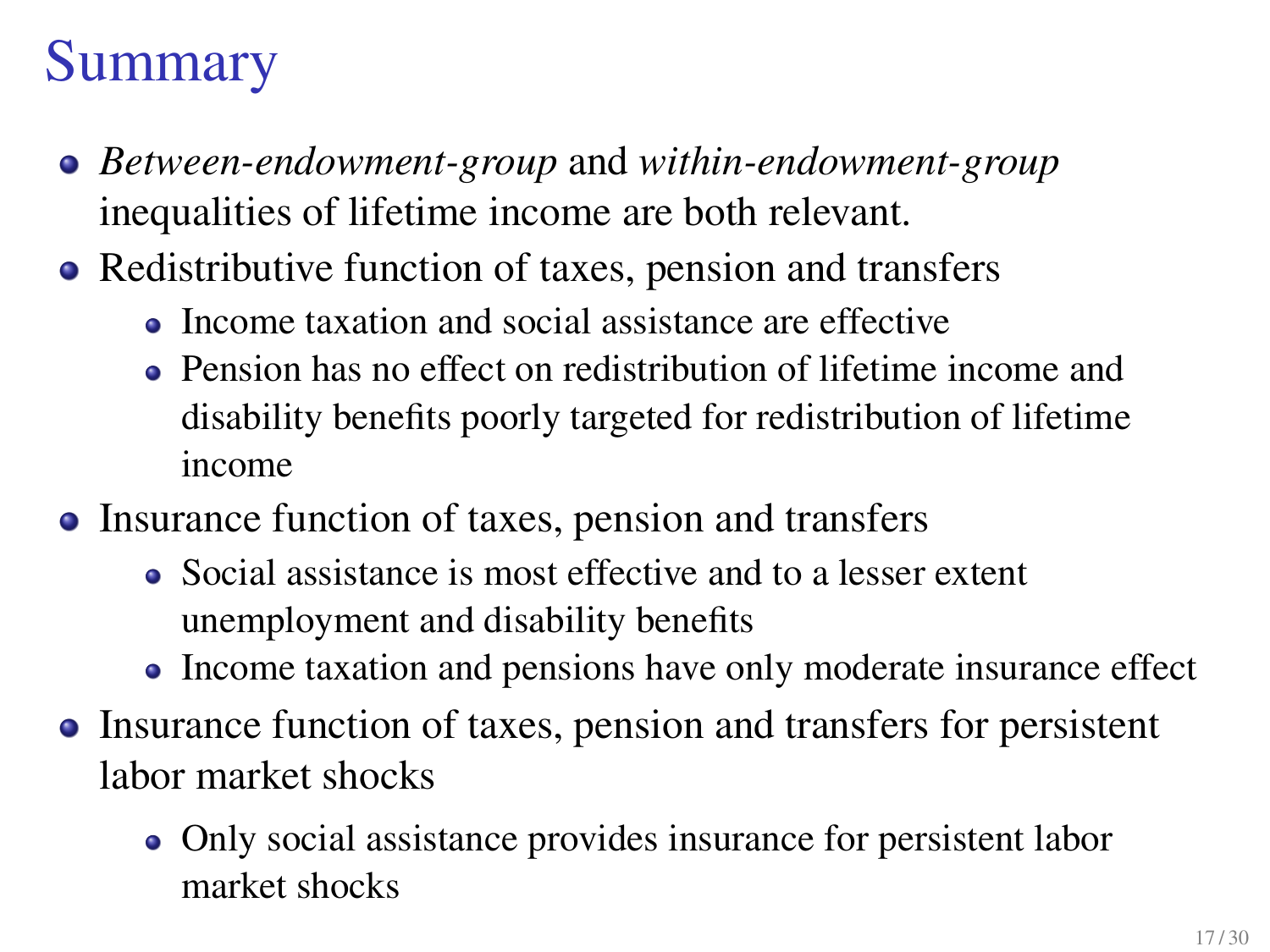## **Conclusions**

- For policy design it is important to consider the effects of taxes, pensions and transfers on lifetime inequality
	- Effects on annual inequality is very different
- Transfers
	- Social assistance benefits are effective for both redistribution and insurance
- Pensions:
	- Progressive pension schedule would improve redistributive and insurance function
- Taxes:
	- Redistributive and insurance function of taxes could be improved based on longer period (lifetime income) and not annual income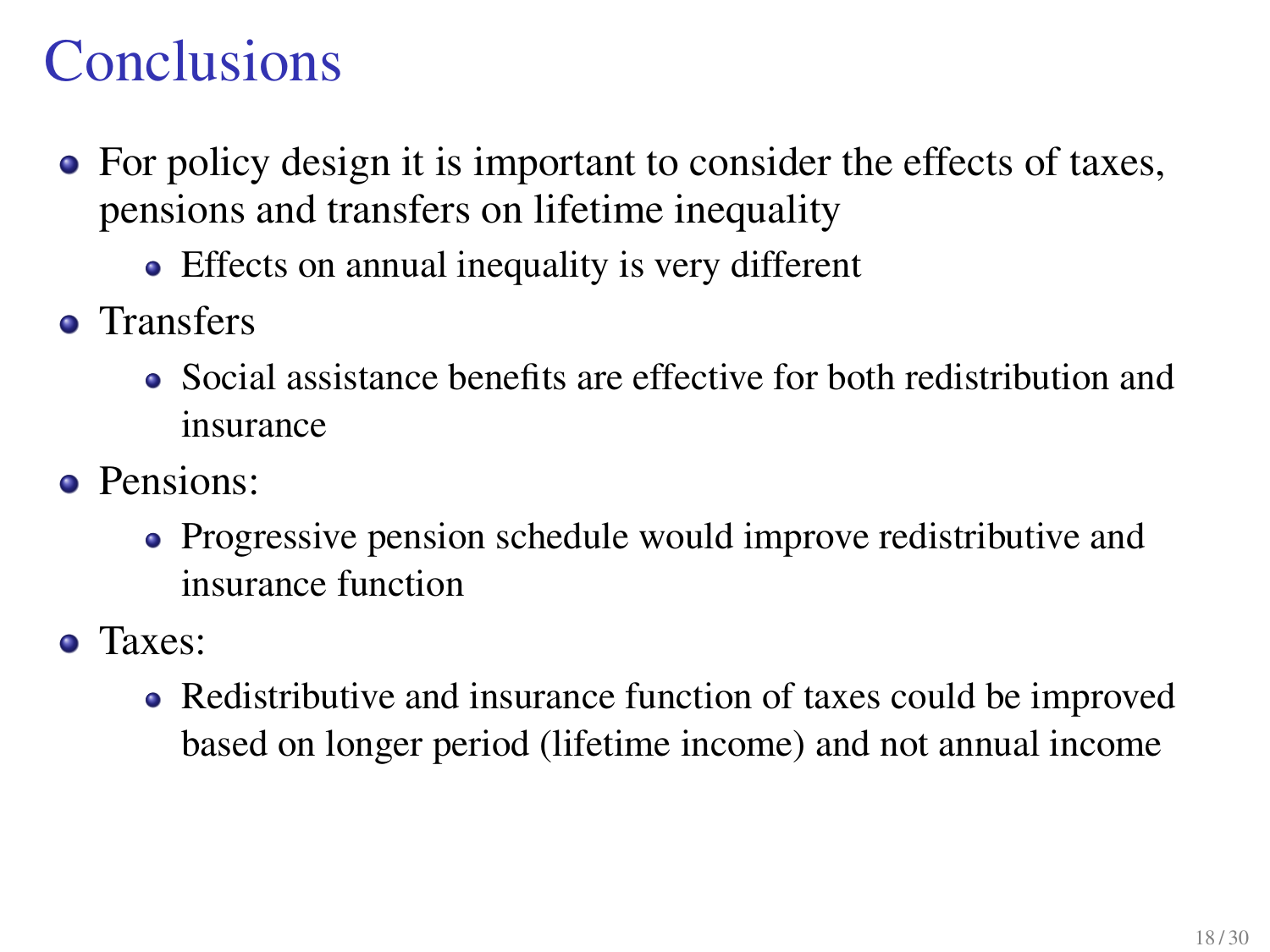## Model and specification Utility function:

$$
U(c,l,r) = (\alpha_1 + \alpha_{2\eta} \text{work}(l,r)) \times \frac{c^{(1-\rho_{\eta})}-1}{(1-\rho_{\eta})} + \varepsilon(c,l,r)
$$

- *c* is the level of consumption
- *l* and *r* indicate labor supply and retirement choices
- $\rho_n$  is the coefficient of relative risk aversion of type  $\eta_i \in \{0, 1\}$
- $\alpha_{2n}$  reflects disutility of work of type  $\eta$
- $\epsilon(c, l, r)$  follows a type 1 extreme value distribution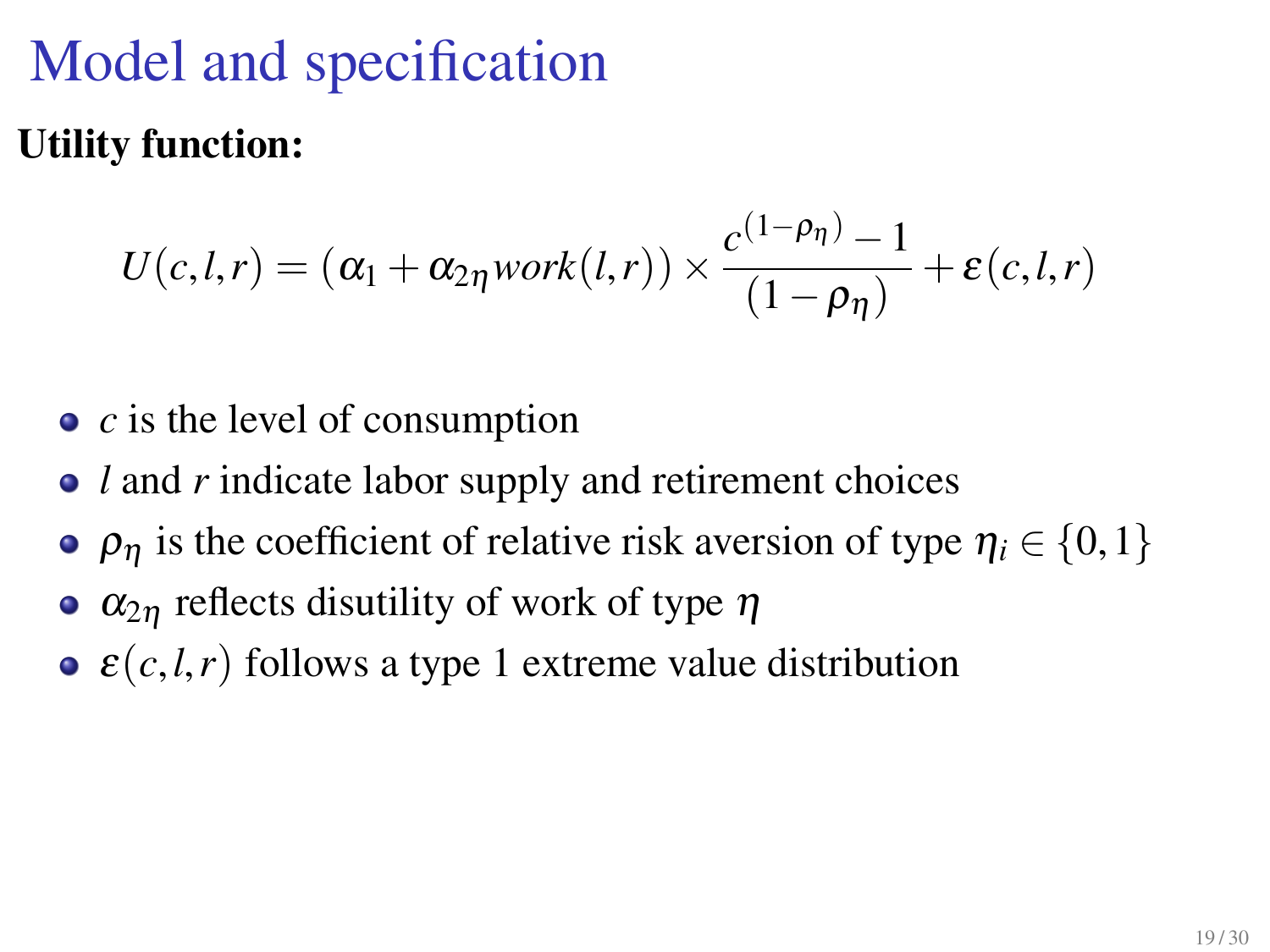## Model and specification

#### Value function:

$$
V_t = \max_{\{c,l,r\} \in \mathbb{D}(\mathbf{s}_t)} U(c,l,r) + \beta \int_{\mathcal{E}} \left[ \sum_{\mathbf{s}_{t+1}} V_{t+1}(\mathbf{s}_{t+1}) q(\mathbf{s}_{t+1}|\mathbf{s}_t, c, l, r) \right] g(\boldsymbol{\varepsilon}_{t+1})
$$

- $\bullet$   $\mathbb{D}(s_t)$  is the choice set available to individual n in period t. This is restricted by
	- <sup>1</sup> eligibility rules for early retirement related to health and age <sup>2</sup> job offer and separation rates
- Beliefs about future states are captured by Markov probability function  $q(\mathbf{s}_{nt+1}|\mathbf{s}_{nt}, d_{nt})$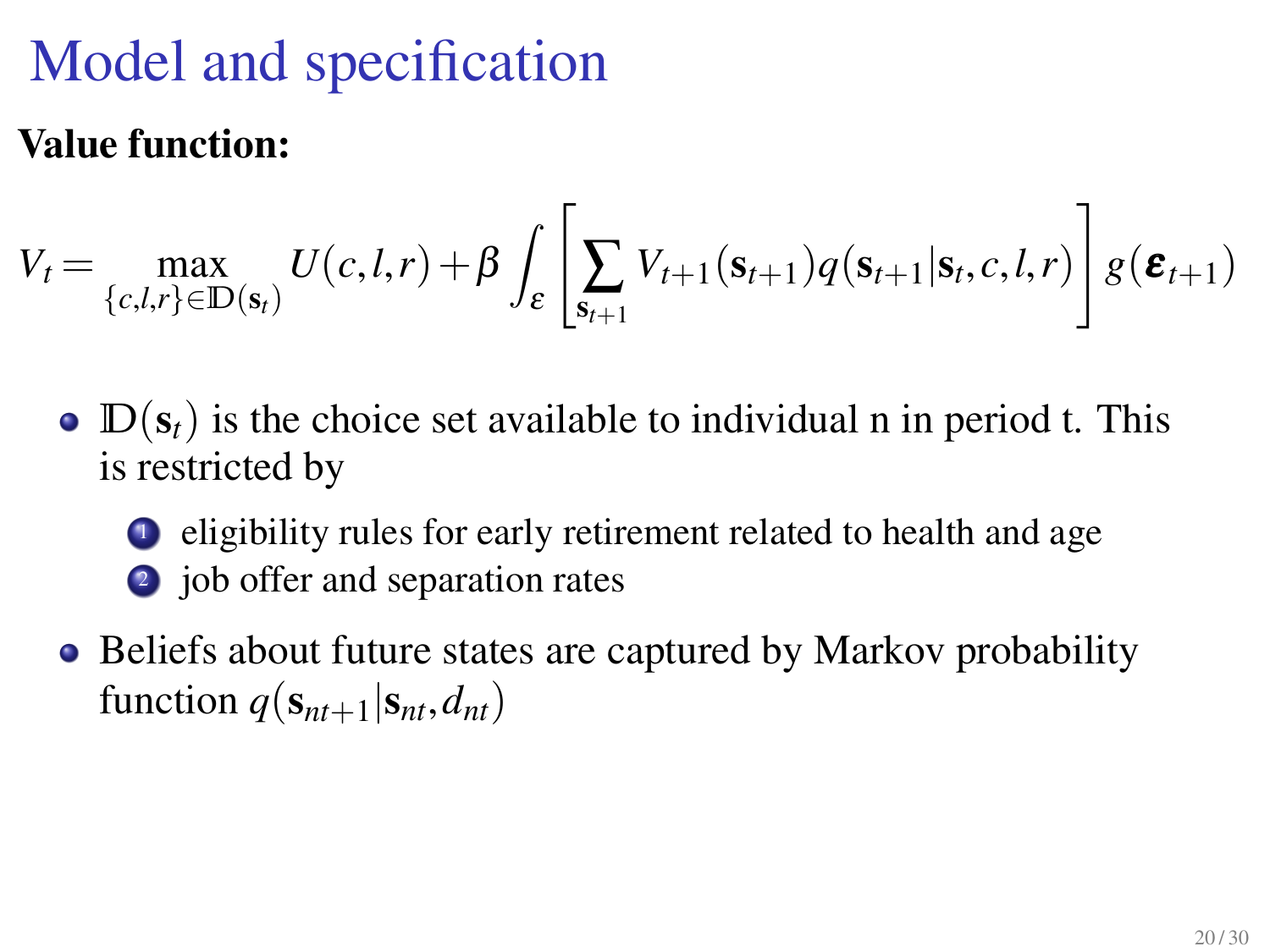## Employment and health risk

#### Job offer and separation rates:

$$
\Gamma_{i,t}^{1} = \Lambda(\phi_1 + \phi_2 \text{Educ}_{i}^{high} + \phi_3 \text{Health}_{i,t} + \phi_4 \text{Age}_{i,t}^{50+} + \phi_5 \text{Age}_{i,t}^{60+})
$$
  

$$
\Gamma_{i,t}^{0} = \Lambda(\phi_6 + \phi_7 \text{Educ}_{i}^{high} + \phi_8 \text{Health}_{i,t} + \phi_9 \text{Age}_{i,t}^{50+} + \phi_{10} \text{Age}_{i,t}^{60+})
$$

- Employment is restricted by job offer and separation rates
- Captures persistence in the employment status

#### Health transitions:

- Age-specific transition probabilities estimated in a first stage
- Non-parametric estimates that differ by education (low/high)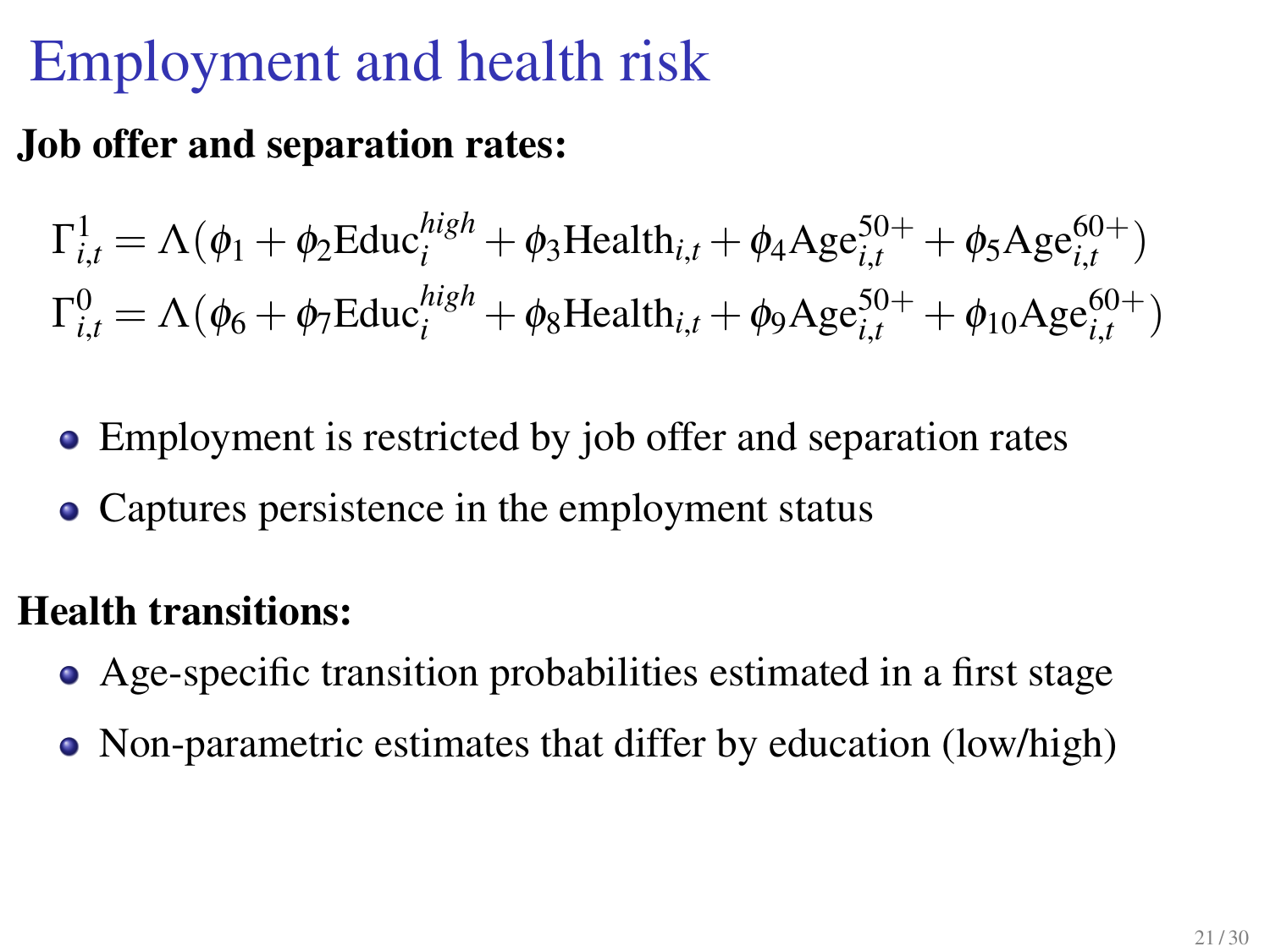## Wage process

$$
log(W_{i,t}) = \delta_1 \text{Educ}_i + (\delta_2 \text{Exper}_{i,t} + \delta_3 \text{Exper}_{i,t}^2) \times (\text{Educ}_i < 12) +
$$
  

$$
(\delta_4 \text{Exper}_{i,t} + \delta_5 \text{Exper}_{i,t}^2) \times (\text{Educ}_i \ge 12) + \kappa_{\eta} + \mu_{i,t}
$$

- Work experience is an endogenous variable and individuals take into account human capital accumulation
- Correlation between  $\kappa_n$  and and type-specific parameters of the utility function captures selection into the labor market
- $\mu_{i,t}$  is i.i.d.  $N(0,\sigma_\mu)$  and is interpreted as measurement error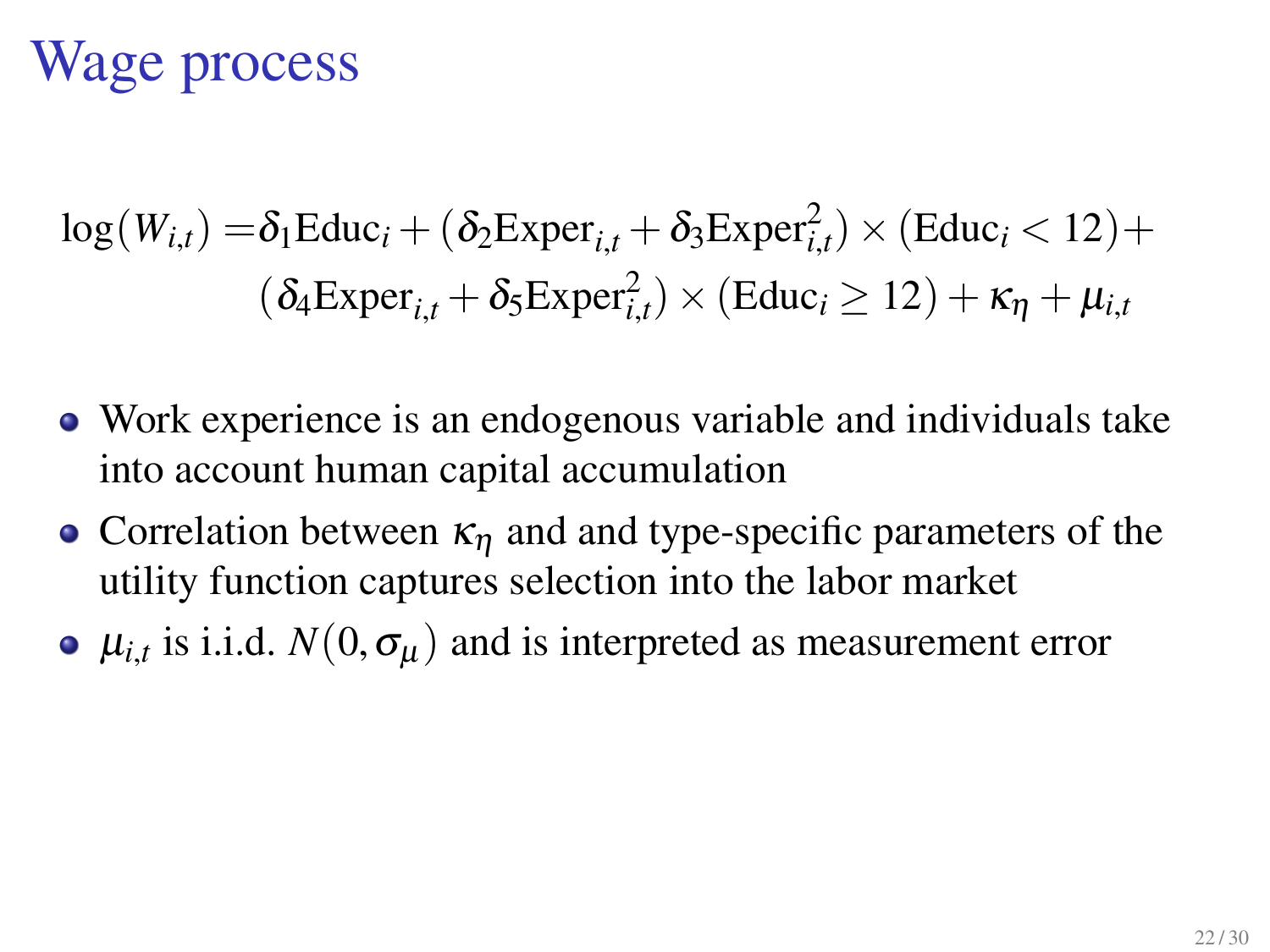#### Intertemporal budget constraint

 $c = \text{Government}(\mathbf{s}_t, l, r) - \text{Savings}_t$  $\text{Weak}_{t+1} = (1 + r_t)(\text{Weak}_{t} + \text{Savings}_{t})$ Wealth $t > 0$ 

- Government( $\cdot$ ) is a tax-benefit function including the pension system
- $r_t$  is the real interest rate that is set to be  $0.02$
- Fair annuity value of net wealth is dissaved after retirement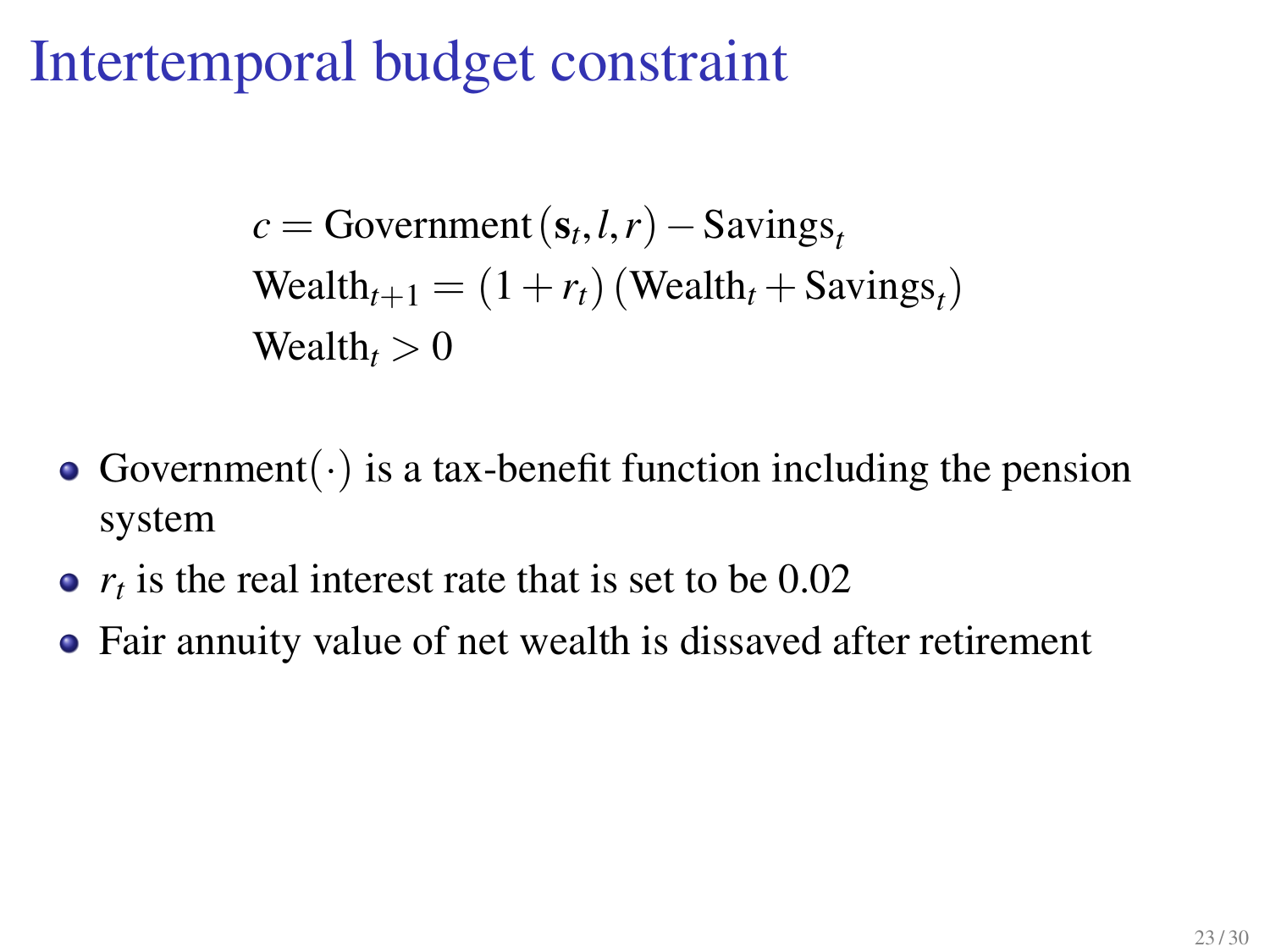## Institutions I

- Unemployment insurance benefits (UI)
	- UI are paid to individuals in their first year of unemployment after employment.
	- UI benefits have a value of 60% of the individual's previous post tax wage and are not means-tested.
- Social Assistance benefits (SA)
	- SA guarantees wealth-poor individuals a minimum level of income,  $\mu$ .
	- SA is means-tested against all other sources of income including unemployment benefits, pension and disability benefits.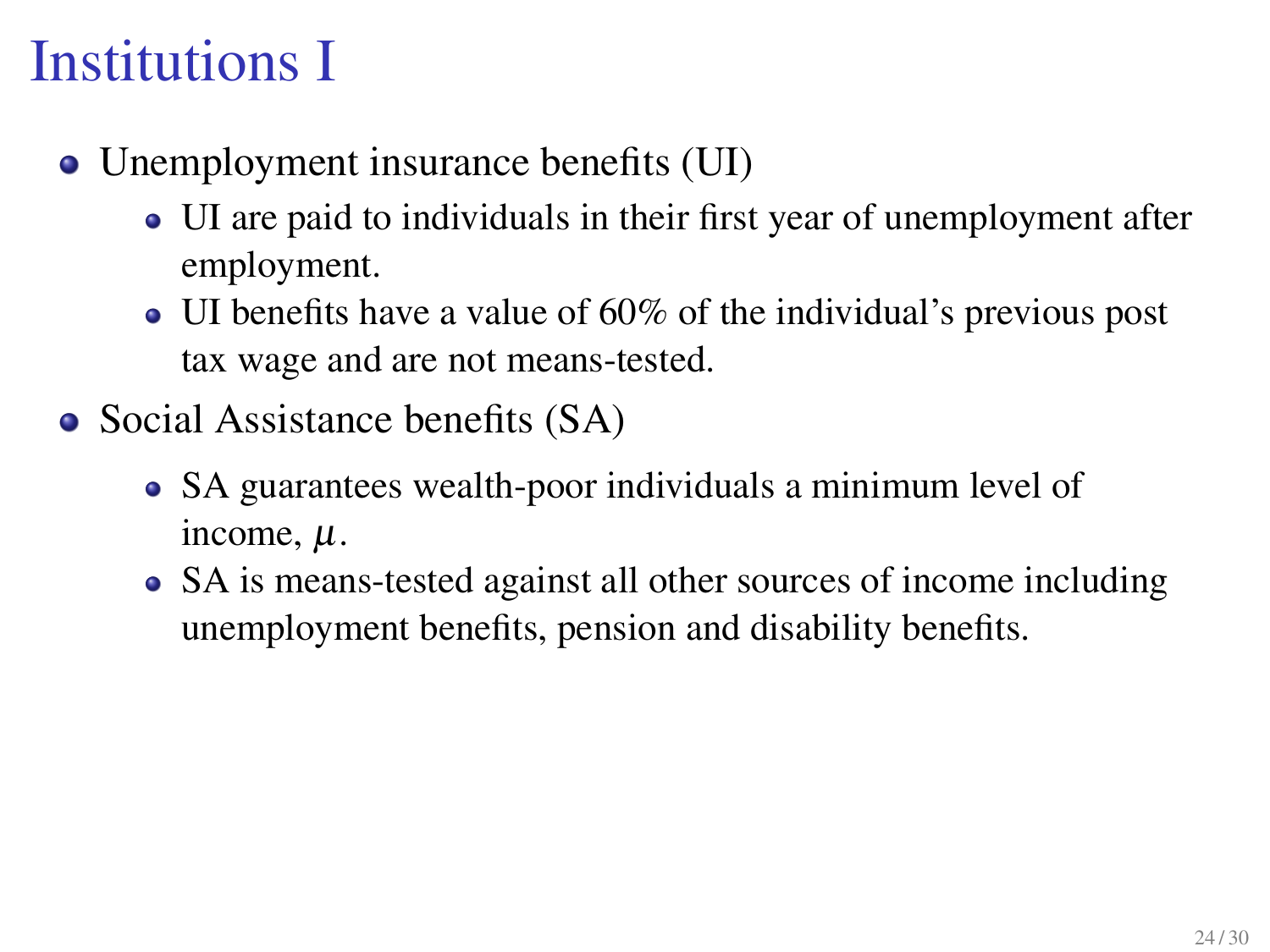## Institutions II

- Pension benefits
	- Pension benefits are paid to retired individuals, and are based on the age of retirement (60-65 years) and on prior earnings over the whole working life. Annual pension benefits for an individual retiring at age *R* are given by:

Annual pension benefits (OAP) =  $\alpha \times$  Penalty (R)  $\times$  Exp<sub>*p*</sub>  $\times \overline{W}_R$ ,

- There exists a guaranteed minimum pension which is similar to SA.
- Disability benefits (DB)
	- DB are paid to individuals who permanently leave the labor force due to poor health before retirement age.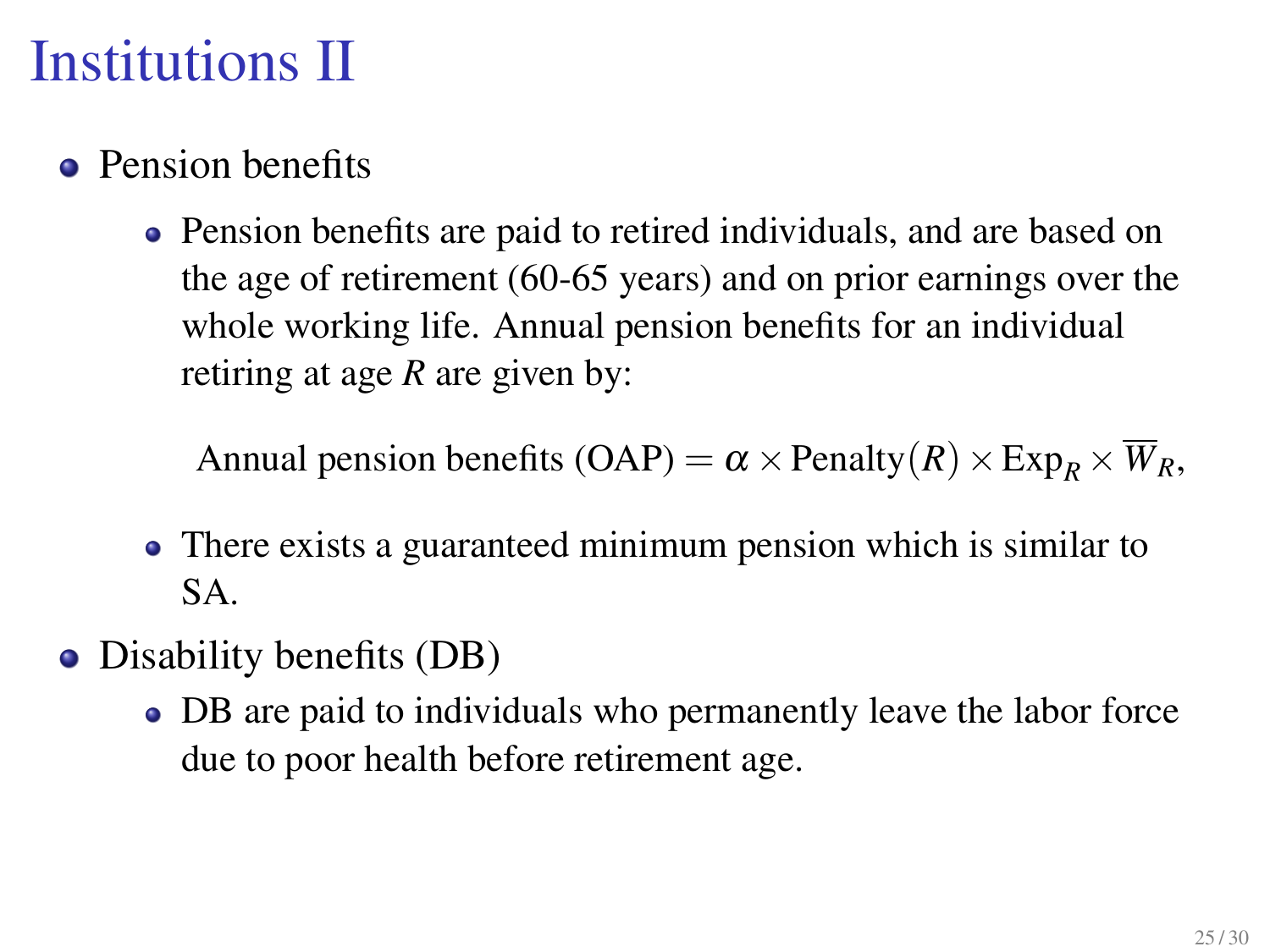## Institutions III

- The model includes three annual taxes
	- A progressive tax on earnings and pension benefits;
	- A progressive tax on capital income;
	- A Social Security tax which comprises a flat rate tax for unemployment and pension benefits and health benefits that is levied on earnings (up to a maximum amount)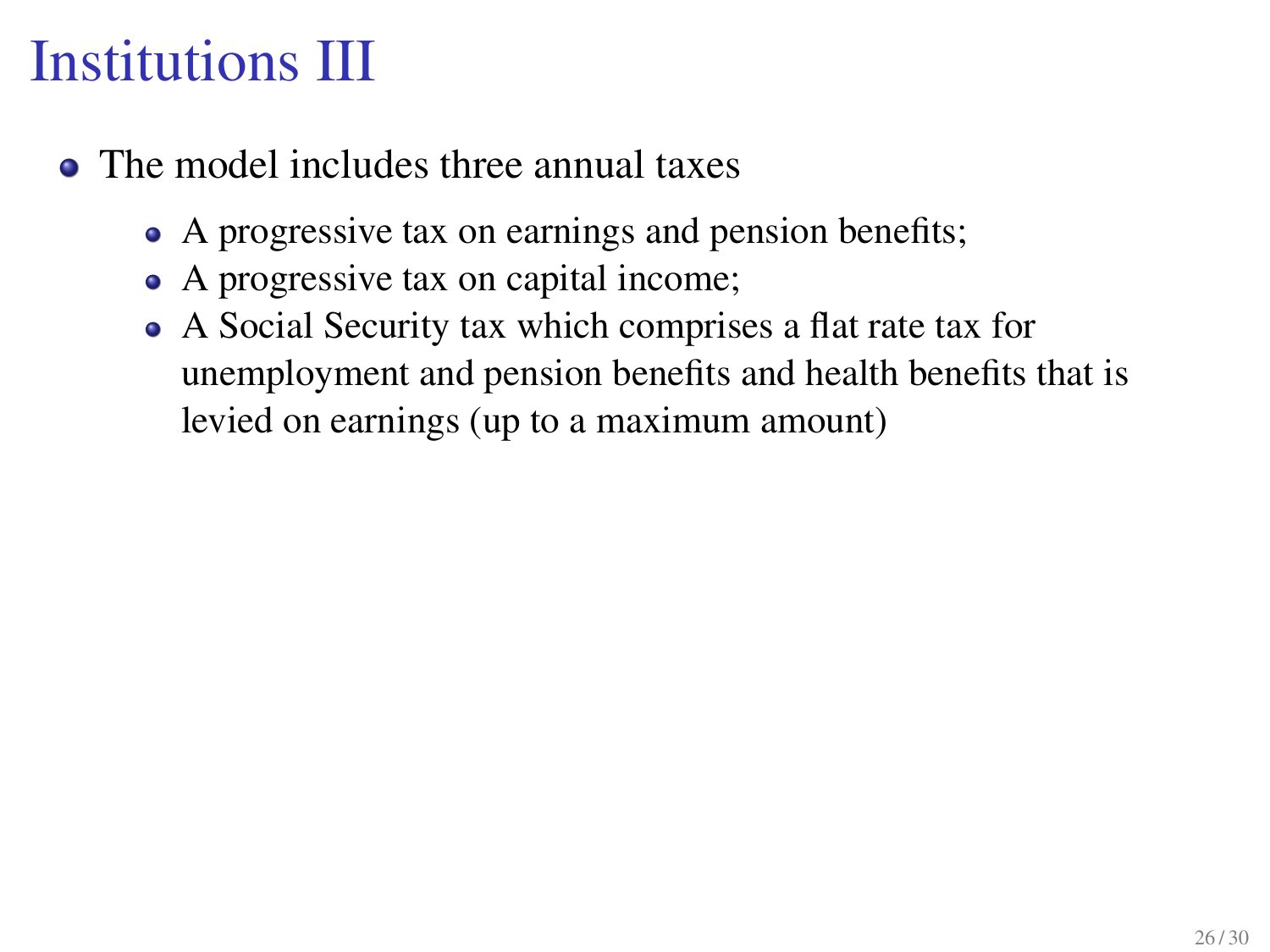#### Data

- The model is estimated based on data from the SOEP, covering the years 2004 to 2012
- Sample is restricted to
	- <sup>1</sup> males aged 20-64 years in West Germany
	- <sup>2</sup> excluding self-employed, civil servants and people in institutions
- Final sample: 3,175 individuals and, in total, 15,968 observations
- Variables used in the analysis:
	- <sup>1</sup> employment (full-time or non-employment) and retirement status
	- <sup>2</sup> gross wages, work experience, years of education
	- binary health status (neither assessing health as bad nor disabled)
	- wealth information for years 2002, 2007, 2012 (imputation for other years based on savings information)
	- $\bullet$  total savings  $=$  financial savings plus real savings (left-censored)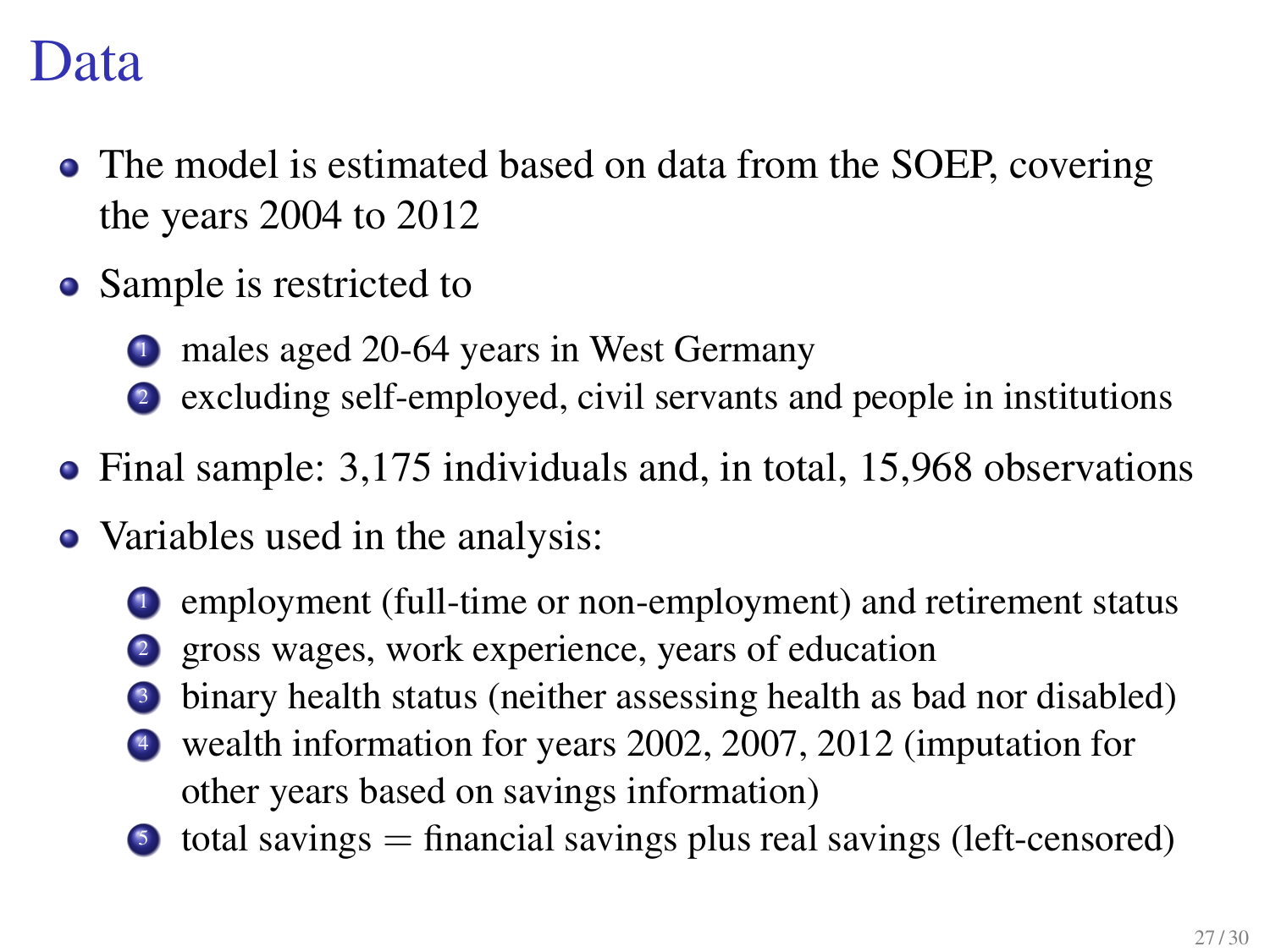### Fit of labor market characteristics I

|                  | <b>Employment</b> |          | <b>Unemployment</b> |          |
|------------------|-------------------|----------|---------------------|----------|
| fraction         | simulated         | observed | simulated           | observed |
|                  |                   |          |                     |          |
| 0                | $10.6\%$          | 11.9%    | 72.1%               | 80.8%    |
| $\leq$ =0.25     | $13.2\%$          | $13.0\%$ | 81.9%               | 87.0%    |
| $\epsilon = 0.5$ | 19.2%             | 16.8%    | 89.8%               | 92.9%    |
| $\leq$ =0.75     | 27.5%             | 21.5%    | 94.4%               | 94.2%    |
| $\leq$ =1        | 100.0%            | 100.0%   | 100.0%              | 100.0%   |
|                  |                   |          |                     |          |
| mean             | 80.3%             | 82.8%    | 13.9%               | $10.1\%$ |
| observations     | 9,462             | 3,154    | 9,462               | 3,154    |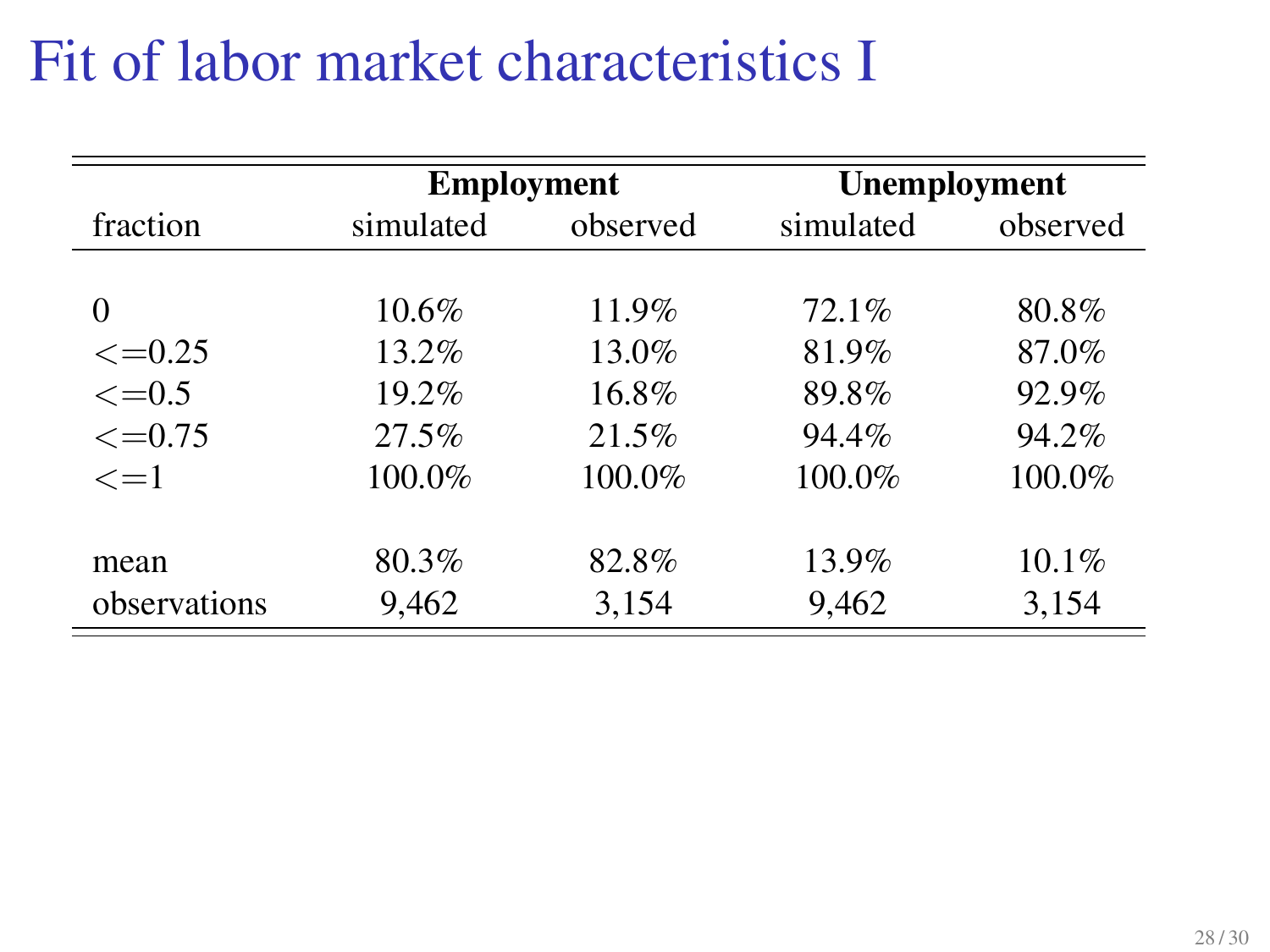### Fit of labor market characteristics II

|              | <b>Gross wages</b> |          | Work experience |              |
|--------------|--------------------|----------|-----------------|--------------|
| percentiles  | simulated          | observed | simulated       | observed     |
|              |                    |          |                 |              |
| 1            | € 13,817           | € 12,962 | 0 years         | 2 years      |
| 5            | € 17,073           | € 17,302 | 5 years         | 5 years      |
| 10           | € 19,293           | € 20,250 | 8 years         | 8 years      |
| 25           | € 23,939           | € 25,583 | 13 years        | 14 years     |
| 50           | € 31,225           | € 32,377 | 19 years        | 21 years     |
| 75           | €40,518            | €41,890  | 26 years        | 29 years     |
| 90           | € 50,801           | € 53,388 | 32 years        | 36 years     |
| 95           | € 57,831           | € 60,789 | 35 years        | 39 years     |
| 99           | € 73,000           | € 73,846 | 39 years        | 43 years     |
|              |                    |          |                 |              |
| mean         | € 33,491           | €34,847  | $19.5$ years    | $21.6$ years |
| observations | 39,189             | 13,812   | 45,509          | 15,048       |